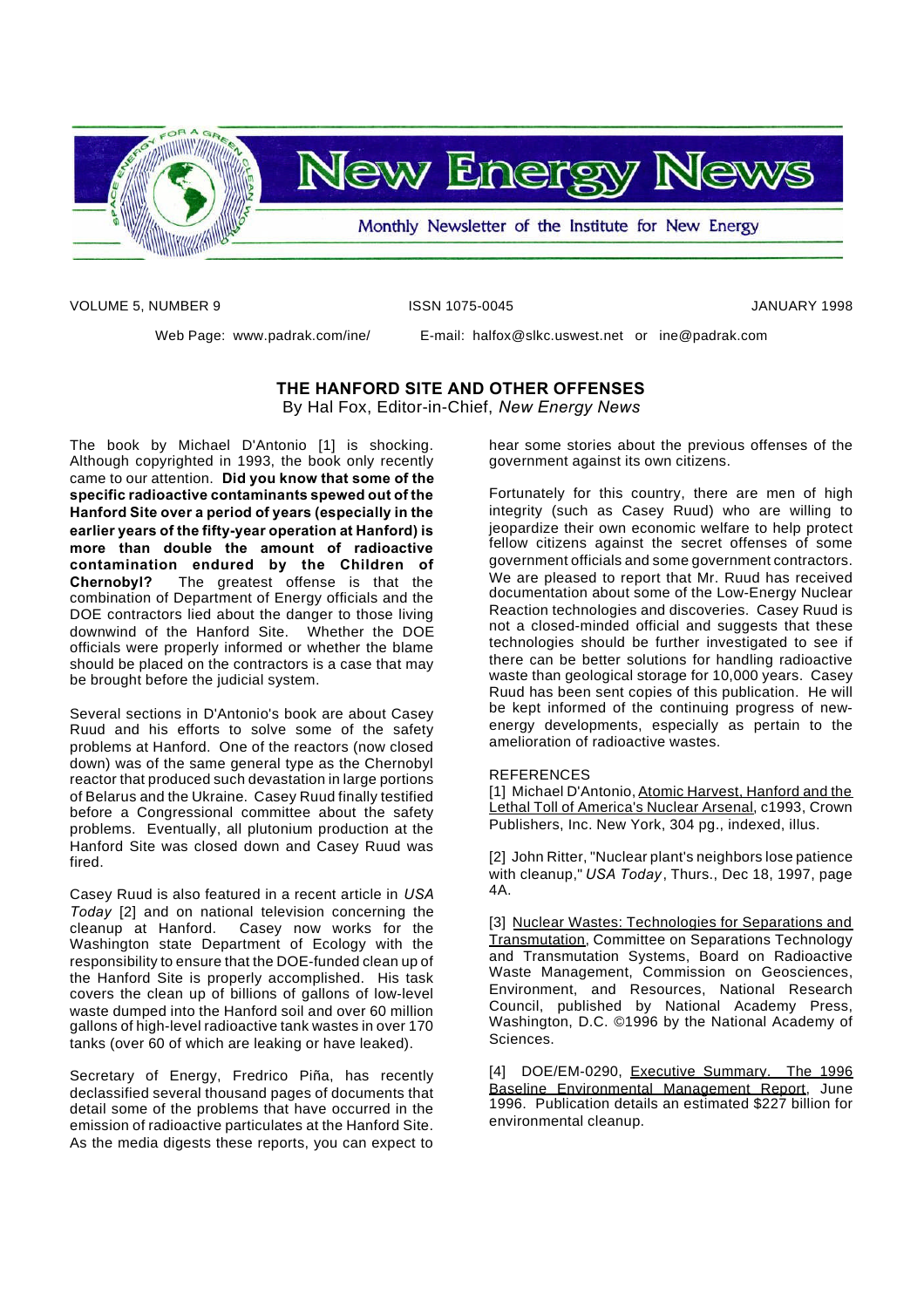[5] DOE/EM-0255, Radioactive Tank Waste Remediation Focus Area, Technology Summary, June 1995. Discussion of the tank waste problems, especially at Hanford Site.

[6] Vol. III. "Material and Waste Data", draft publication by The League of Women Voters Education Fund. This document provides information on radioactive wastes at several of the DOE sites. To be published in 1998.

# **Fusion Briefings**

# **REPORT ON ASTI WORKSHOP**

Bart Simon and Peter Glück

"The Asti Cold Fusion Workshop -- a Pilot for ICCF-7" ? The "Asti Workshop on Anomalies in Hydrogen/Deuterium Loaded Metals," actually the third Italian Workshop on Cold Fusion was organized by ENECO Ltd., chief organizer William Collis, one of most enthusiastic promoters of new energy research in Italy. Everybody has agreed that Bill has done a great job.

Place: Hotel Conte Riccardi at Rocca d'Arazzo, some 7 kilometers from Asti, the capital of Asti province -- a very beautiful area of a wonderful country.

Time: Nov 27, Thursday-Nov 30, Sunday 1997. Participants: some 60 cold fusioneers, experimentalists and theorists from Italy, US, Japan, France, England, Germany, Canada, Romania. Many of the international leaders of the field were present.

Organization: excellent conditions for the lectures (16) and the posters (5), and what is even more important, the best opportunities created for professional scientific discussions, for networking and for collaboration.

Sponsors, besides ENECO, included:

--Fondazione Cassa di Risparmio di Asti; --21 mo Secolo Scienza e Tecnologia; --L'ACN- L'Accessorio Nucleare srl; --Associazione per lo Sviluppo Scientifico e Tecnologico di Asti; --Orim srl; --The Cincinnati Group from USA; --Infinite Energy Magazine

## **General impression and problems.**

The "cold fusion" war continues, on many battlefields. In Japan, the official "New Hydrogen Energy" will be stopped in April next year. The reason? "Appalling Management," in Martin Fleischmann's words. Excellent science (as demonstrated in the Asami et al., and the

Kamimura et al. papers) combined with such management is a recipe for a disaster. 'Metrologomania' (focusing on measurement and not on the effect), investing many times more little grey cells in the means than in the aims: a cult for calorimetry displacing and replacing the efforts aiming a really strong and reliable excess heat effect. We are at a point where the lack of a theory hurts. A great gap between experimental practice and the most bright theories. One of the world's greatest theorists, Jean-Pierre Vigier, asking for a perfect, self-sustained demo, and for a public acceptance of the reality of cold fusion. With the existing theories: "We all are walking in the fog," as somebody remarked. More or less true. Existing theories which try to reconcile the experimental facts with classical physics cannot help, we need new thinking for the new reality. A brand new paradigm, back to the very basics, Their fault is in not consulting with the successful workers (as Prof. Yoshiaki Arata in Japan); not accepting reality: the classical bulk Pd/D<sub>2</sub>O system is not able to scale-up.

Some ways are good, some not; we had enough time to see the difference. "Errare humanum est, perseverare diabolicum," has to be applied.

CF is progressing through some leading, creative groups. One of these, the Cincinnati Group, was present at Asti, and showed us some very valuable and interesting things. We regretted the absence of the president of Trenergy who intended to speak about plasma-injected transmutation.

A strongly polarized field ---good perspectives for LENR/LENT as concluded from the paper of George Miley and the results of the Cincinnati Group contrasted to Mike McKubre's unforgettable lecture about the tremendous difficulties inherent to the classical Pd/D<sub>2</sub>O cell, and contrasted to the NHE papers. Somewhere in the middle, we learned that the Italian Piantelli et al , system is not dead at all; it is claimed to be nuclear; Piantelli is working separately from his colleagues; scale-up is more difficult than was thought. Good, but not excellent results are coming from France but this is only a new start.

Perhaps I was right stating the truism that the greatest peril and obstacle for CF is irreproducibility and that a solution for the future needs clever management and strategy. ICCF-7 is coming soon, and if the organizers will learn from the ASTI experience, the number of errors and blunders in the field will decrease.

# **First Day: 27 November 1997, Thursday.**

William Collis: Introduction:

Our host described the history, leading principles and ideas, the "raison d'etre" of these workshops, a general image of cold fusion, some open scientific and some settled (and well settled) organization problems. He is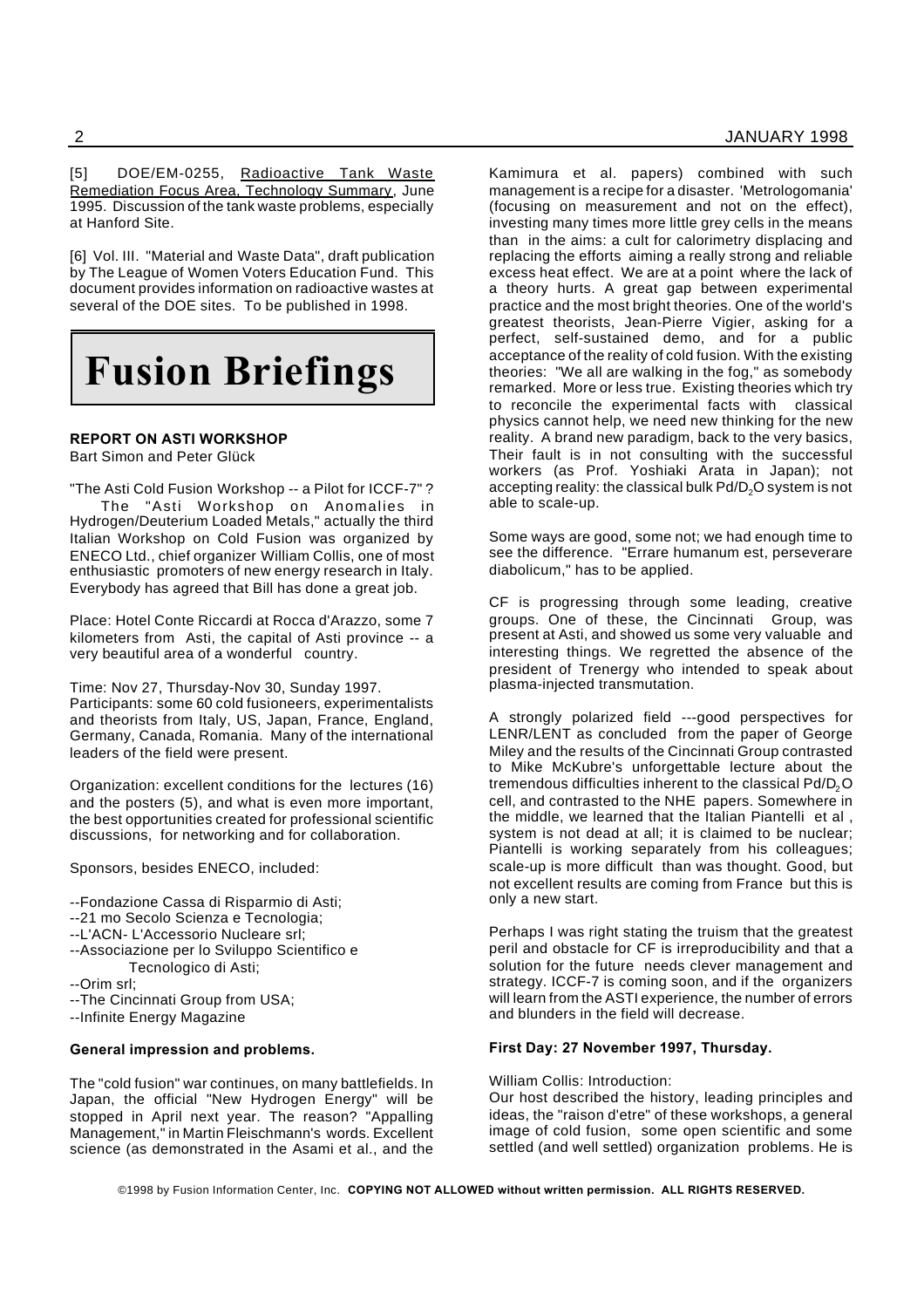promoting the foundation of an European CF community/ organization; he suggested the nice name of HEIDI, that is Hydrogen Energy Innovation and Development Institute (we all like very much Johanna Spyri's novel about the Swiss girl called Heidi). This foundation is conceived as a multi-national, industry-sponsored organization. Good idea, I hope it will become a reality.

Naoto Asami: "On the Material Behaviour of Highly Deuterated Palladium". A comprehensive study, performed in the frame of the now moribund NHE national Japanese plan. The optimum methods for obtaining a high D/Pd ratio in cathodes are presented and the metallurgy, structure, texture, phase composition of the hydride are thoroughly studied. A great part of these data can be found in two papers published in the Journal of Alloys and Compounds, 253-254, 1997, pp 185 and 657. Unfortunately, even the highest D/Pd ratios couldn't generate strong, repeatable, reliable excess heat.

George Miley: "Transmutation Studies Using Thin Film Electrolysis." The lecture started with the announcement that the American Nuclear Meeting planned for 1998 will have a special session dedicated to the low energy nuclear reactions. In my opinion, this lecture was the highlight of the workshop. We learned about the decisive advantages of the thin-film systems, about the open problems, the complex analytical problems starting with adequate sampling, about all the possible impurities, isotopic shifts, theory based on the swimming electron layer concept. The task of making material and energy balances are immensely difficult for the moment. A must read paper.

Due to the absence of reports, the audience could not learn about the recent technological progress made by CETI, the company which created the first technologically viable thin film systems; however it seems that the prospects are good.

Francesco Celani: "The Effect of Gamma/Beta Phase Interface on (H/D) Overloading." Francesco Celani and his team won the Truffle Prize of the workshop for their global achievements and creative contribution to the CF field. He pioneered the use of high frequency pulsed current and of very long Pd wires for Pd loading. Great expertise in electromigration. Despite his innovative methods and very advanced calorimetry, the system still "offers" surprises. It was a front-line report, and we wait eagerly for a continuation.

Felice Iazzi: " Techniques for Loading and Controlling the Deuterium/Palladium Atomic Ratio." A study aiming to find neutrons, with clever combination of gas loading and electrochemical loading methods. They use gold plating and electro-migration to achieve high loading ratios and to avoid unloading.

Hiroshi Kamimura: "Excess Heat Measurement by Fuel Cell Type Electrolysis." An other study performed in the frame of the NHE program, with bulk cathodes. The results are entangled in the very subtleties of the high art of calorimetry, 7-18% excess found with one kind of measurement, not confirmed with an other kind. (isothermal vs. flow calorimeters) Anyway, marginal results are not useful in long range; we need more than some 300% excess, for a self-sustaining demo and for practical applications.

Stefano Veronesi: "Study of the Ni-H system at 600-800 deg K." This is about the Piantelli- Focardi-Habel<br>system, work is continuing. This study has system, work is continuing. demonstrated that the source of excess heat is nuclear reactions (gamma radiation is found). I asked if the nuclear signals are in concordance with the heat measured and got an affirmative answer. Their calorimetry was questioned by Jacques Dufour. Sergio Focardi, the co-author of the first paper regarding this system explained me that there are problems with the scale-up of the heat excess effect. On other hand, Piantelli is working now independently; we learned that the FIAT company will continue to fund his studies.

After the dinner, a round table discussion was organized aiming to prepare the press conference of the following day. The discussions were dominated by the temperamental theorist, Giuliano Preparata who pleaded energically for straight attacks against the scientific establishment. The more moderate and diplomatic approaches (e.g by Collis, Vigier, Biberian and myself) the last based on a presentation of the technological prospects of the field, as those of CETI, CINCY, E-QUEST, ARATA, BLACKLIGHT POWER etc. couldn't convince the 'radicals. The possibility to persuade the Establishment by using a perfect theoretical demonstration was questioned by many, including Vigier himself.

#### **The second day: Friday, November 28.**

A press conference was organized at the Cassa di Risparmio di Asti, actually a great bank which is cleverly sponsoring innovative research. We listened to speeches of the organizers and the local authorities, Professors Preparata and Stremmenos expressed their opinion regarding the scientific Establishment. However, everything went well, Francesco Celani got the prize, a great genuine truffle and a Cincinnati Cell, other speeches by a beautiful lady (name withheld) representing the Cincinnati Group, by the prize-winner, photographs, no questions from the press.

Next point in the program was a splendid luncheon banquet at the elegant Hotel Reale. Then a visit to the Contratto Wine Cellars in a small town called Canelli. Back to the hotel Villa Riccardi; the guest of honor, Martin Fleischmann, had just arrived.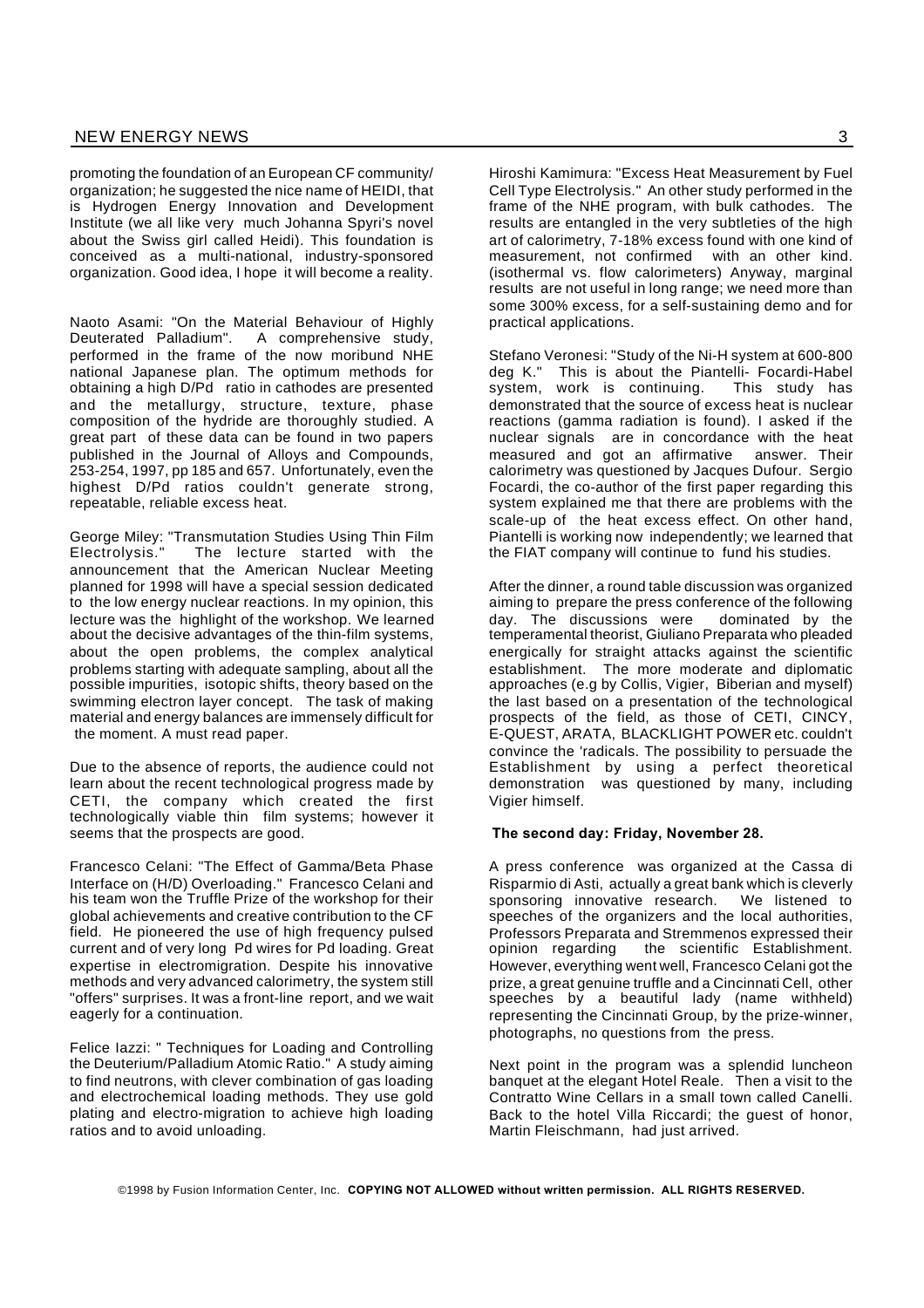#### **The third day: Saturday, November 29.**

Jacques Dufour: "Effect of Hydrex on a Photoelectric Cell." Dufour's excess heat studies (rather complex and not directly scalable) have concluded that there are no nuclear ashes and hydrogen collapse mechanism is at work leading to Hydrex (Deutex) atoms. In the Asti lecture a very sophisticated but convincing study was presented: the hydrex state is formed due to strong magnetic fields, and excess demonstrated by using a photoelectric cell. Dufour plans to present a transmutation effect of hydrex at ICCF-7. His experimental data are in concordance with Vigier's theory.

Bill Collis: "Cold Fusion or Cold Fission?" Collis has developed advanced computer programs for identifying and selecting the nuclear reactions which can take place in cold fusion systems. He suggested that any theory/explanation needs to account for the following observations: very few gammas, few X-rays, He, transmutations of heavy elements, similar levels of excess heat in H and D based systems, tritium and neutrons in H systems, no 14.1 MeV neutrons. Deuterium does not fuel the reaction, technical grade materials work better than pure ones (Mike McKubre especially makes this point). Perhaps the major contentious point here is the idea that H and D are not the fuel in CF reactions. Collis went on to discuss the kinds of nuclear reactions researchers should be looking for and the possibility of basing new experiments on theoretical predictions.

Peter Glück: "The Reproducibility Problem in Cold Fusion Systems." Using a standard managerial technique (SWOT analysis - Strengths - Weaknesses - Opportunities - Threats) and an original classification of the experimental CF systems, Glück opposed the classical bulk  $Pd$  cathode/ $D<sub>2</sub>O$  setup with the so called "evolutive energy" systems based on catalysis and/or cavitation. In his opinion, only the later can lead to viable and reproducible commercial energy generating (CETI, BLACKLIGHT POWER, E-QUEST, ARATA, HYDRODYNAMICS, YUSMAR) and/or LENT (CINCINNATI GROUP, CETI) devices. He predicted that classical theories will continue to fail in explaining the new phenomena, a radical paradigm shift will be necessary. Management is the key to the future development of the field.

Giuliano Mengoli: " The Nickel- $K_2CO_3$  System: an Electrochemical and Calorimetric Investigation." Obviously, Fleischmann's choice; an excellent electrochemical study with innovative calorimetry. It's value and beauty is in the details and these can be understood only by reading the paper *in extenso*.

Jean-Paul Biberian: "Cold Fusion Results Obtained in Grenoble, France." Biberian announced the major good news of the conference. **The French government is** **now officiallly supporting CF research at Grenoble (talk about a reversal of fortune)**. The Grenoble group looks to be in good shape for at least the next three years. The program includes replication of the Fleischmann-Pons system, experiments with the CETI cell and work with solid electrolyte devices. Definitely positive results had been obtained, however Biberian was not contented with the level of the excess heat effects and is not absolutely convinced about the reality of the LENR results. A very good team and program, anyway, just starting large scale research.

Jean-Pierre Vigier: "Possible Theoretical Consequences of "Cold Fusion" Experiments." Vigier's theory of new Bohr orbits is a great achievement per se, irrespective of its correlation to cold fusion. According to it, the source of excess heat is the collapse of the hydrogen atom in tight orbits, a concept in the front-line of the theory (Vigier is developing quantum mechanics while Mills is radical and heretical, the future will show who was right). The results of Dufour and thats of Szpak are proving Vigier's theory, and in Belgrade a team of scientists is working in the same direction. New details about Vigier's theory will be found in publication in *Physics Letters A*.

Antonio Spallone: who works with Celani, reported on some of the Frascati experiments, more studies of Pd loading, more studies of excess heat production using flow calorimetry. Again the importance of dealing with electromigration in achieving high loading was discussed and a warning not to try and load the cathodes too quickly. This is the common theme--in pursuit of excess heat it is wise to design a protocol which can maintain high loading at high voltage. One of the main reasons for irreproducibility of excess heat is the problem of sudden, uncontrollable deloading in the course of an experiment.

Francesco Premuda: "A Unified Theory of Cold Fusion and Superconductivity." Premuda has presented his theory based on the possible formation of special zones in plasma localized in the defect places of the lattice. The ideas have been presented in a very highly mathematical manner. This paper has to be studied *in extenso*. An important aspect is the that of the dimensional, structural and functional characteristics of that peculiar places in the lattice; an adequate description/model has to be found. Premuda's theory is stimulating this endeavor.

Michael McKubre: "Materials Issues of Loading Deuterium into Palladium and the Association with Excess Heat Production." A most impressive work, with really tragical elements in it due to the terrifying complexity and difficulty of the subject, perfectly shown by McKubre. Irreproducibility seems to be inherent to this system and ultrafine details can transform a working cathode in a dead one. They are no two cathodes with the same loading-deloading behavior. McKubre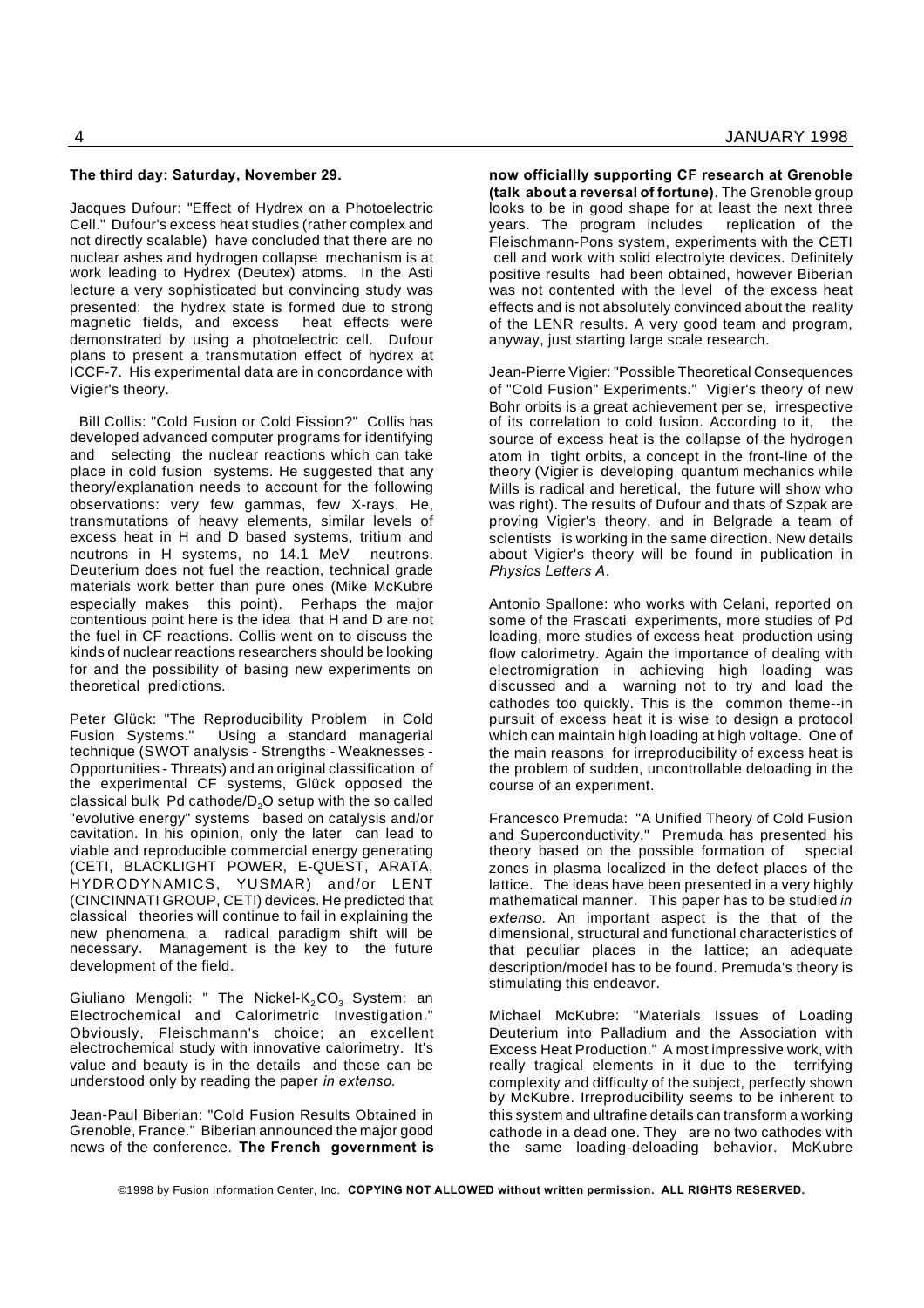reported about almost 8 years of research at SRI with pretty disappointing results, but scientifically clearly positive. My (PG) reaction was radical; "Crush your cathodes, Mike!"

Vittorio Violante: "Lattice Ion trap -- Classical and Quantum Description." A theoretical study demonstrating that nuclear reactions in the lattice are possible due to the combined effects of trap force, electrostatic interaction, and non-linearity. Both the classical representation and the quantum mechanical one show an interaction effect between deuterons in the lattice. A theoretical "new wave" work, with many Italian supporters.

#### **Posters**

Fulvio Frisone: "Study on the Probability of Interaction Between the Plasmons of Metal and Deuterons." A theoretical work; the author has studied the influence of impurity concentration on the phenomenon of fusing of deuterons, catalyzed by the "efficacious" interaction with the plasmons of the metal. The numeric calculation, conducted on different metals considering the degree of impurities present in the reticulum, shows that the probability of fusion is amplified by the impurities. This result is confirmed qualitatively by the trend of the potential gap that describes the interaction inside the metal (and by many experimental data).

Lino Daddi: "On the Detection of Cold Fusion Neutrons by Radioactivation." An experimental study and tutorial, describing the principle and practical application of the radioactivation method, specific for the detection of neutrons.

A very important example of application of the method to the Siena experiment is presented, where gold activation was used (to be published in *Il Nuovo Cimento*). The method can be used for both the cases of continuous or burst-like neutron emissions.

F.Celani, A.Spallone, P.Tripodi, P.Marini, G.Selvaggi, "A Preliminary D/Pd Loading Study: Anomalous Phase Transition Effect."

I.N.F.N.- Frascati National Lab.

C. Cammarota, W. Collis, A. Rizzo, C. Stremmenos: "Calorimetric Measurements on Nickel Samples Charged with Hydrogen," (in Italian). An experimental study, demonstrating exothermal reactions in the system (81 Mcal/mol Ni in 35 days), local melting (!), and formation of craters on the surface of the sample. New elements appear in these craters (study continuing). [Typical of charge cluster formation and explosion. – Ed.]

Dr. Peter Gluck

Institute of Isotopic and Molecular Technology,

Cluj-Napoca, str. Donath 65-103, P.O.Box 700 Cluj 5, 3400 Romania Tel:064-184037/144 Fax:064-420042 E-mail: <peter@itim.org.soroscj.ro> or <peterg@oc1.itim-cj.ro> .

#### **ROBERTO MONTI REPORTS**

In *New Energy News*, vol 5, no 7, Nov. 1997, I read about the difficulties that scientists have to be believed about Thorium transmutation.

As a matter of fact radioactive measurements are "indirect" measurements of Thorium "before" and "after" the reactions. A total mass balance is much better. Therefore, to fight "skepticism" and "refusal," I am sending you the results of two "independent" tests, concerning Thorium and Uranium, made in Italy, and the abstract of my communication to ICCF-7.

Best Regards From Roberto A. Monti'

R.A. Monti (Istituto TESRE-CNR, Italy, Burns Developments, Canada), "Nuclear Transmutation Processes of Lead, Silver, Thorium, and Uranium."

#### AUTHOR'S ABSTRACT

The possibility to cause nuclear transmutation of stable isotopes by means of ordinary chemical reactions [1] suggested the possibility to cause nuclear transmutation of unstable isotopes [2].

A first series of experimental tests was made from 1993 to 1995 with positive results [3].

In 1996, an industrial reactor was built in Canada and sent to Italy for a new series of independent tests at ENEA (Italian National Laboratories), In these tests the production of Silver from Lead was used as a driver of the nuclear transmutation of Thorium and Uranium [4].

After the positive results of these independent tests (1997) a second series will be performed at the ENEA Laboratories, starting October 1997. Detailed quantitative results of all these experiments and a description of the industrial reactor will be reported at ICCF-7.

# References

[1] G.H. Lin and J.O'M. Bockris, *J. New Energy*, vol 1, no 3, 1996, p 100.

- [2] R.A. Monti, *J. New Energy*, vol 1, no 1, 1995, p 119.
- [3] R.A. Monti, *J. New Energy*, vol 1, no 3, 1996, p 131.
- [4] L.E.T. Project, ENEA Reports, no 2, no 3.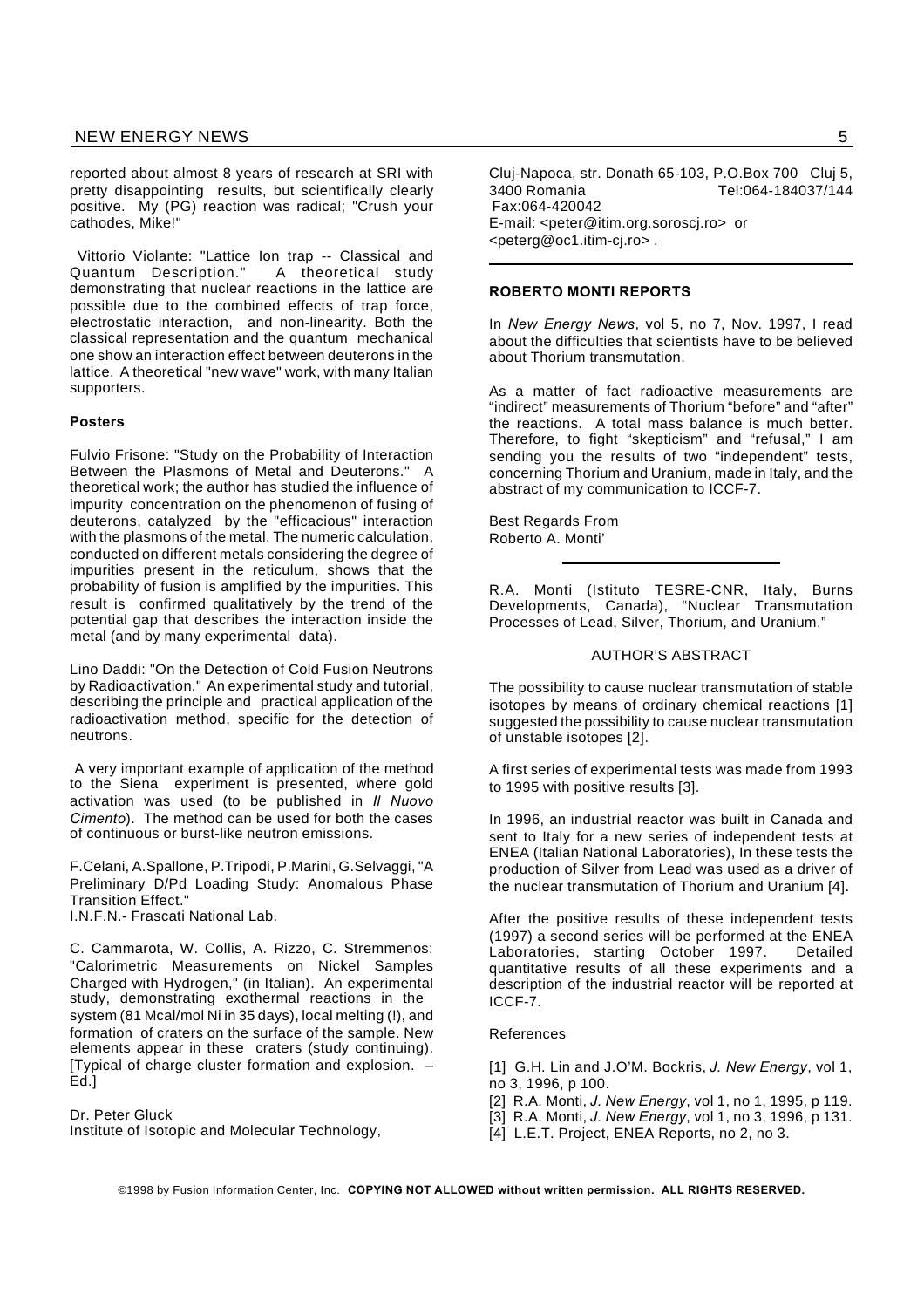| <b>TABLE 1</b> |                   |               |                |                  |                |  |
|----------------|-------------------|---------------|----------------|------------------|----------------|--|
|                | <b>TOTAL IN</b>   |               | OUT            | <b>TOTAL OUT</b> |                |  |
| Element        | Firing mix<br>(g) | Slag<br>(g)   | Cupel<br>(g)   | Water<br>(g)     | Sum<br>(g)     |  |
| Sb             | 0.94              | 0.35          | 0.13           | 0.03             | 0.51           |  |
| Pb<br>Bi       | 314.36<br>0.40    | 53.66<br>0.05 | 199.05<br>0.05 | 12.03<br>0.00    | 264.74<br>0.11 |  |
| Rh             | 0.63              | 0.01          | 0.01           | 0.01             | 0.03           |  |
| Al             | 0.18              | 0.06          | 0.05           | 0.00             | 0.11           |  |
| Ru             | 0.37              | 0.01          | 0.00           | 0.01             | 0.02           |  |
| Au             | 0.14              | 0.00          | 0.00           | 0.00             | 0.00           |  |
| ΤI             | 0.22              | 0.02          | 0.08           | 0.00             | 0.10           |  |
| Mg             | 0.26              | 0.14          | 0.00           | 0.02             | 0.16           |  |
| Τh             | 2.26              | 0.24          | 0.00           | 0.04             | 0.27           |  |
| Cu             | 2.06              | 1.18          | 0.83           | 0.04             | 2.05           |  |
| Ag             | 89.61             | 12.60         | 167.60         | 0.00             | 180.20         |  |
| Pd             | 0.20              | 0.01          | 0.00           | 0.00             | 0.01           |  |
| Ni             | 0.49              | 0.03          | 0.03           | 0.07             | 0.13           |  |
| Sc             | 0.00              | 0.00          | 0.00           | 0.00             | 0.00           |  |

NOTE: The lead was reduced by 50g; the silver increased by 91g; and the thorium reduced by almost 2g (an 88% reduction).

|         |                 |        | TABLE 2 |        |                  |  |
|---------|-----------------|--------|---------|--------|------------------|--|
|         | <b>TOTAL IN</b> |        | OUT     |        | <b>TOTAL OUT</b> |  |
| Element | Firing mix      | Slag   | Cupel   | Water  | Sum              |  |
|         | (g)             | (g)    | (q)     | (q)    | (q)              |  |
| Sb      | 0.94            | 0.28   | 0.12    | 0.03   | 0.43             |  |
| Pb      | 314.83          | 32.12  | 165.79  | 6.04   | 203.95           |  |
| Bi      | 0.41            | 0.03   | 0.05    | < 0.01 | 0.08             |  |
| Rh      | 0.63            | < 0.01 | 0.01    | 0.03   | 0.04             |  |
| Al      | 0.19            | 0.03   | 0.04    | < 0.01 | 0.07             |  |
| Ru      | 0.37            | < 0.01 | < 0.01  | 0.02   | 0.02             |  |
| Au      | 0.15            | < 0.01 | 0.11    | < 0.01 | 0.11             |  |
| TI      | 0.23            | 0.01   | 0.03    | < 0.01 | 0.04             |  |
| Mg      | 0.26            | 0.09   | < 0.01  | < 0.01 | 0.09             |  |
| Th      | 0.25            | 0.17   | < 0.01  | < 0.01 | 0.17             |  |
| Cu      | 2.07            | 0.83   | 0.78    | 0.03   | 1.64             |  |
| Ag      | 89.84           | 1.42   | 173.46  | 0.01   | 174.88           |  |
| Pd      | 0.20            | < 0.01 | < 0.01  | < 0.01 | < 0.01           |  |
| Ni      | 0.49            | 0.02   | 0.03    | 0.20   | 0.25             |  |
| Sc      | < 0.01          | < 0.01 | < 0.01  | < 0.01 | < 0.01           |  |
| U       | 4.20            | 2.81   | 0.03    | 0.12   | 2.96             |  |

NOTE: The lead was reduced by 111g; the silver increased by 85g; and the uranium reduced by 1.2g (a 30% reduction).

Dr Monti will present complete details of his experimental methods and his reactor at the International Conference on Cold Fusion (ICCF-7) to be held in Vancouver on April 19-24, 1998.

# *FUSION TECHNOLOGY* **ABSTRACTS** December 1997, vol 32, no 4.

# **REACTIONS WITH IODIDE-TITANIUM FILMS**

Fermin Cuevas, Jose Francisco Fernandez, Carlos Sanchez (Univ. Autónoma de Madrid, Dept. de Fisica de Materiales, Madrid, Spain), "A Search for Nuclear Reactions in Deuterated Fresh Iodide-Titanium Films,"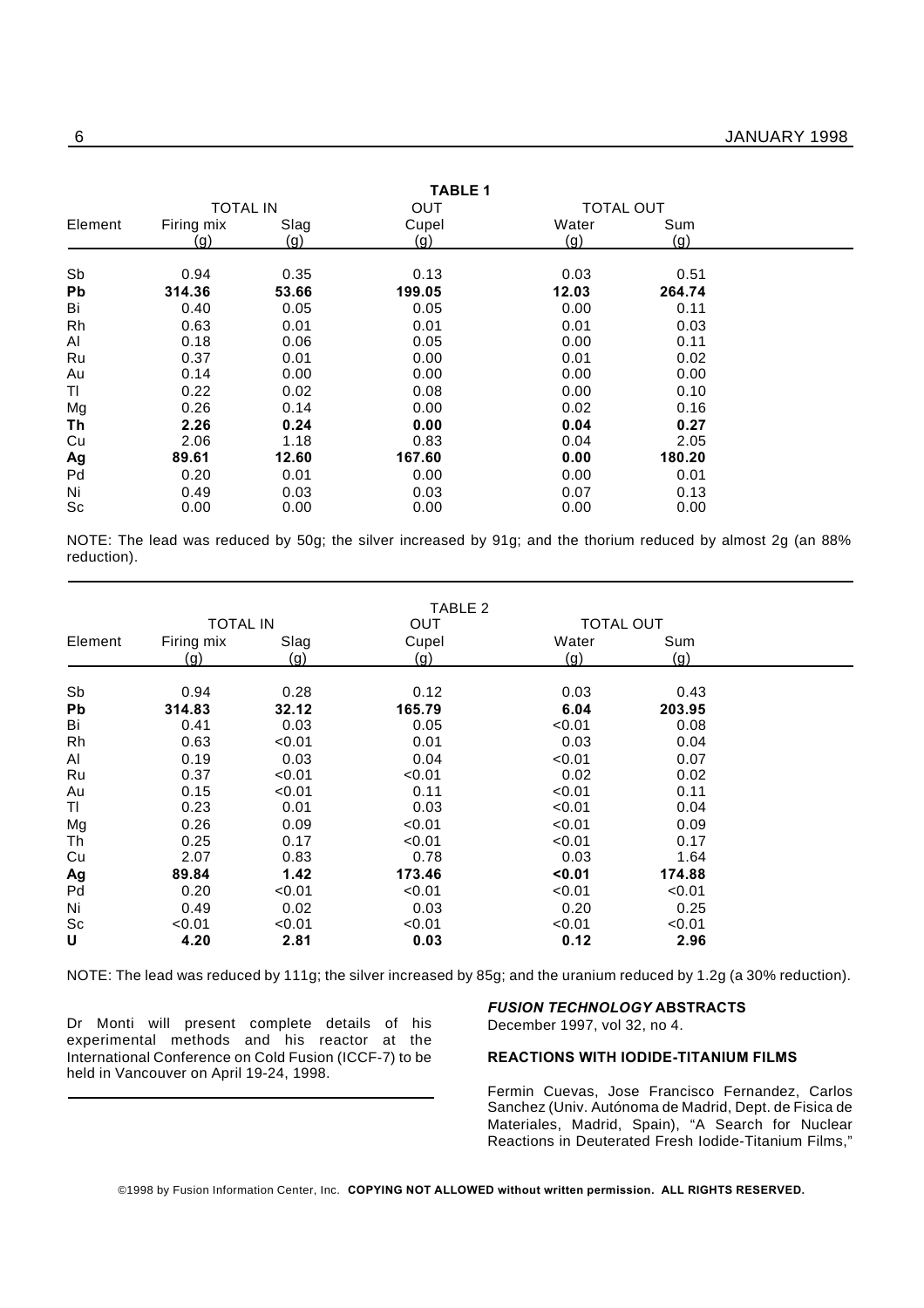*Fusion Technol.*, vol 32, no 4, Dec. 1997, pp 644-654, 30 refs, 9 figs, 4 tables.

#### AUTHORS' ABSTRACT

The possible occurrence of nuclear reactions in solids (NRS) is tested in a well-characterized iodide-titanium film after a high deuterium loading. This film proves to have a higher purity than common titanium samples used in NRS experiments. The titanium deuteration is accomplished in the same chamber where the film is grown to avoid any superficial contamination of the sample. A complete set of NRS experiments is performed, checking as triggering mechanisms of the NRS phenomena the imposition of different electric fields and the crossing of the  $\delta$  -  $\epsilon$  and  $\beta$  -  $\delta$  boundary phases of the Ti-D system. Neutron measurements are monitored while doing these experiments, and no clear evidence of the nuclear fusion reaction  $D + D \rightarrow 3He + n$ is detected; the detection limit for this reaction is  $\Lambda = 3$ X 10-21 fusions per pair of deuterons per second. However, some anomalous neutron signals are monitored by one of the detectors, which makes further investigation desirable.

# **TOROIDAL PLASMA COMPRESSED**

Carlos A. Ordonez (Univ. North Texas, Dept. Phys., Denton, Texas), Robert E. Peterkin, Jr. (Phillips Lab., High Energy Sources Div., Kirtland Air Force Base, New Mexico), "Compression of a Toroidal Plasma to Thermonuclear Ignition," *Fusion Technology*, vol 32, no 4, Dec. 1997, pp 655-659, 22 refs, 1 table.

#### AUTHORS' ABSTRACT

In the worldwide controlled thermonuclear fusion research effort, ignition of a magnetically confined plasma is yet to be achieved. Consequently, it is not known whether a plasma's approach to ignition is associated with a change (degradation or enhancement) of the confinement of plasma energy. Knowledge of this, however, can have a significant impact on the design criteria (and thus cost) of the planned International Thermonuclear Experimental Reactor (ITER). Fast adiabatic compression for producing short-timescale ignited toroidal plasmas is proposed as a means to gain this knowledge using existing resources.

#### **CONCLUSION**

The concept described here consists of compressing a magnetically confined toroidal plasma to ignition,  $\rho \geq 1$ . This is believed possible with existing resources because the total energy of the compact toroid at ignition can be < 1 MJ if a neo-Alcator energy confinement timescale occurs at the time ignition takes place. The time period over which the condition  $\rho \geq 1$  can be maintained may be shorter than the value of the energy

confinement timescale at the time ignition takes place, however. As a result, the plasma may remain ignited for an amount of time too short for commercial energy production applications. Nevertheless, compressed toroidal plasmas could provide a means to determine the effects of approaching and achieving ignition on the magnetic confinement of plasma energy.

[The authors should review the papers on Charge Cluster Technology – Nature's Micro-Miniature Tokamaks. – Ed.]

# **Miscellaneous**

**LENT: TUNGSTEN INTO SILVER, IRON, BARIUM, TIN, CHROMIUM, ETC.**

**Simple Macroscopic Alchemy Demonstration Silver Increased by a Factor of 164 Times!** by Robert W. Bass, Ph.D.

This demonstration of *elemental Low Energy Nuclear Transmutation* (**LENT**) was performed by **Stan Gleeson** of the Cincinnati Group (**CG**) on October 21, 1997. There are **11** items of required Materials & Equipment, and **13** steps in the Protocol of the process.

#### **Eleven Items of Required Materials & Equipment**

1. One piece of Aluminum [*Al*] 9 inches ["] square & 1" thick, used as a Heat Sink to prevent excessive boil-off during electrolysis.

2. Two Zirconium [*Zr*] Electrodes, each 10" long by 1" wide by 0.093" thick. The *Zr* stock used should be of highest purity available. According to a catalog, the major impurities are Hafnium and Titanium [*Ti*]; the Titanium is present at 3000 parts per billion [ppb] or 3 parts per million [ppm]. The fact that before-&-after processed solutions showed *Ti* present at only 0.001 ppm & 0.002 ppm, respectively, is taken to be hard *evidence* that during processing only a negligible amount of impurities leached from the electrodes. Moreover, the catalog-specified purity of the *Zr* stock was independently verified by a nationally recognized commercial quantitative-analysis service provider (Data Chem, Inc.) to have been perfectly correct. The surface of the electrodes will be covered initially with pickling. The electrodes must be prepared to have scarred, pickling-free surfaces 1" down from the top and 3" up from bottom, by grinding on both sides with a hardened steel rasp (file), and subsequent rinsing in pure water.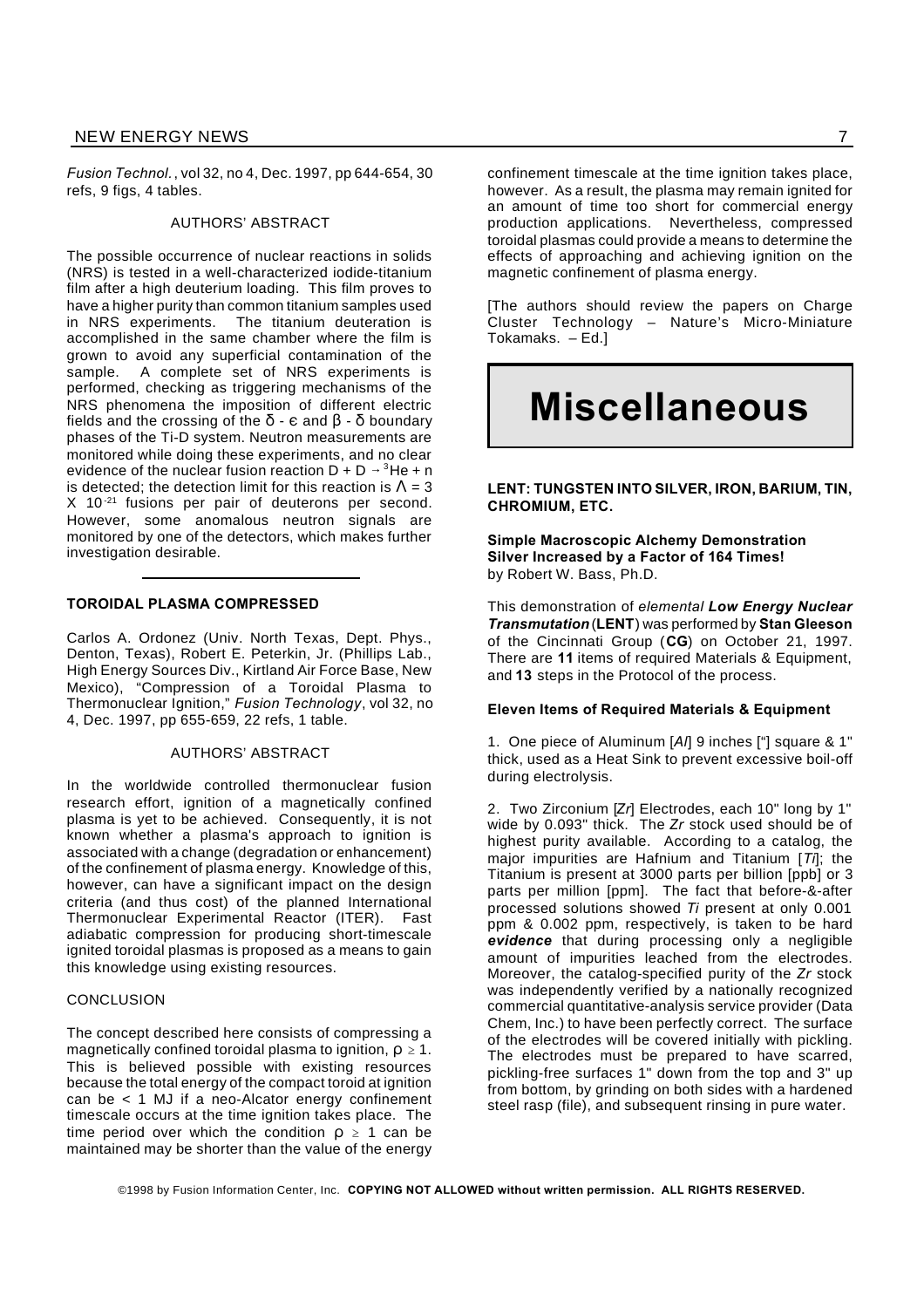3. One (at least) 520-Watt [W] Alternating Current [AC] Power Supply capable of Voltage Regulation and able to supply (at least) up to 1.3 Amperes [A] at 400 Volts [V].

4. At least 700 milliliters [ml] of pure (distilled) Water, plus sufficient additional pure water to rinse thoroughly all beakers, parts, and tools, to minimize contamination [assumed done].

5. One 600 ml glass Beaker, 4.5" tall and of 3.5" diameter.

6. Attachable Conducting Leads from the Power Supply to each Electrode.

7. One gram of pure (reagant grade) Sodium Metasilicate [SMS], namely *Na<sub>2</sub>SiO*<sub>3</sub>.

8. One-half gram of pure (reagant grade) Tungsten [*W*] Tri-Oxide, namely WO<sub>3</sub>.

9. Standard Stirring & Siphoning tools & extra beakers for preparing & mixing.

10. Means for external Heating of 400 ml solution to 75 degrees Centigrade.

11. One piece of clean polycarbonate Separator 5" long by 1" wide by 1/2" thick.

#### **Thirteen-step Protocol**

- 1. Prepare a Mother Solution as follows:
	- 1.1 Begin with 400 ml of pure Water.
	- 1.2 Add SMS to Water, stir until dissolved.
	- 1.3 Add Tungsten Tri-Oxide and heat solution to 75 degrees C while stirring.
	- 1.4 Let solution settle for one hour.

2. Draw off 10 ml of Mother Solution from the top of the settled solution, and pour into the 600 ml Beaker halffilled with 300 ml of pure Water, making a 310 ml volume in the Beaker.

3. Insert Electrodes into solution and stir gently.

4. Lay polycarbonate Separator diametrically across mouth of beaker.

5. Place Electrodes on edge, facing each other & spaced apart 1" by Separator, such that in a side-view projection only one electrode's silhouette can be seen, measuring 10" long by 1" wide, with bottom end near bottom right-hand corner of Beaker's profile, and with top end's edge resting on upper left-hand corner of beaker's profile, and with horizontal overhang of the top part of the Electrode 1.5" beyond the beaker's lip. The purpose of the projection of the Electrodes beyond the Beaker's lip is to ensure that no contamination falls into the Beaker during the attachment of the Conducting Leads from the Power Supply to the Electrodes. With electrodes in place the solution will rise to about the 350 ml level of the Beaker. The wetted side-view projection of the part of an electrode immersed in the solution would consist of a horizontal line intersected by two parallel lines 1" apart, the upper being of length 2.25" and the lower being of 2.75" length.

6. Attach Conducting Leads from the Power Supply to the Electrodes.

7. Place Beaker upon Heat Sink.

8. Measuring time in minutes, adjust AC current Voltage, measured in V, while observing current flow, measured in milliAmperes [mA], according to the following schedule, during which the mixture will begin to boil, and the amount of liquid lost as steam is noted as Loss in ml:

# **Schedule**

| Time<br>[min] | Voltage<br>[V] | Current<br>[mA] | Loss [ml] |
|---------------|----------------|-----------------|-----------|
| 0             | 400            | 980             |           |
| 1             | 403            | 1200            |           |
| 2             | 402            | 1280            |           |
| 5             | 402            | 1300            | [Boiling] |
| 10            | 406            | 700             |           |
| 15            | 407            | 605             |           |
| 20            | 407            | 575             | 50        |
| 25            | 407            | 560             | 100       |
| 30            | 405            | 530             | 125       |
|               |                |                 |           |

9. Turn off power and disconnect Electrodes.

10. Keeping bottom ends of Electrodes below the surface, scrape each Electrode's end clean by scraping against each other. All four 1"-wide faces must be scraped.

11. Remove Electrodes.

12. Note liquid's level at 175 ml, i.e. total loss of 135 ml of Water to Steam.

13. Add 135 ml of pure Water to bring fluid volume back to original 310 ml.

#### **Results of Quantitative Analysis**

The before-processed Mother Solution and the afterprocessed solution were analyzed by **Robert Liversage** of DataChem using a freshly-calibrated ICP.

The symbol**U** will denote the *unprocessed* solution, and the symbol **P** will denote the *processed* solution. The increase in measured quantity of Tungsten [*W*] is because more of the W got dissolved as a result of the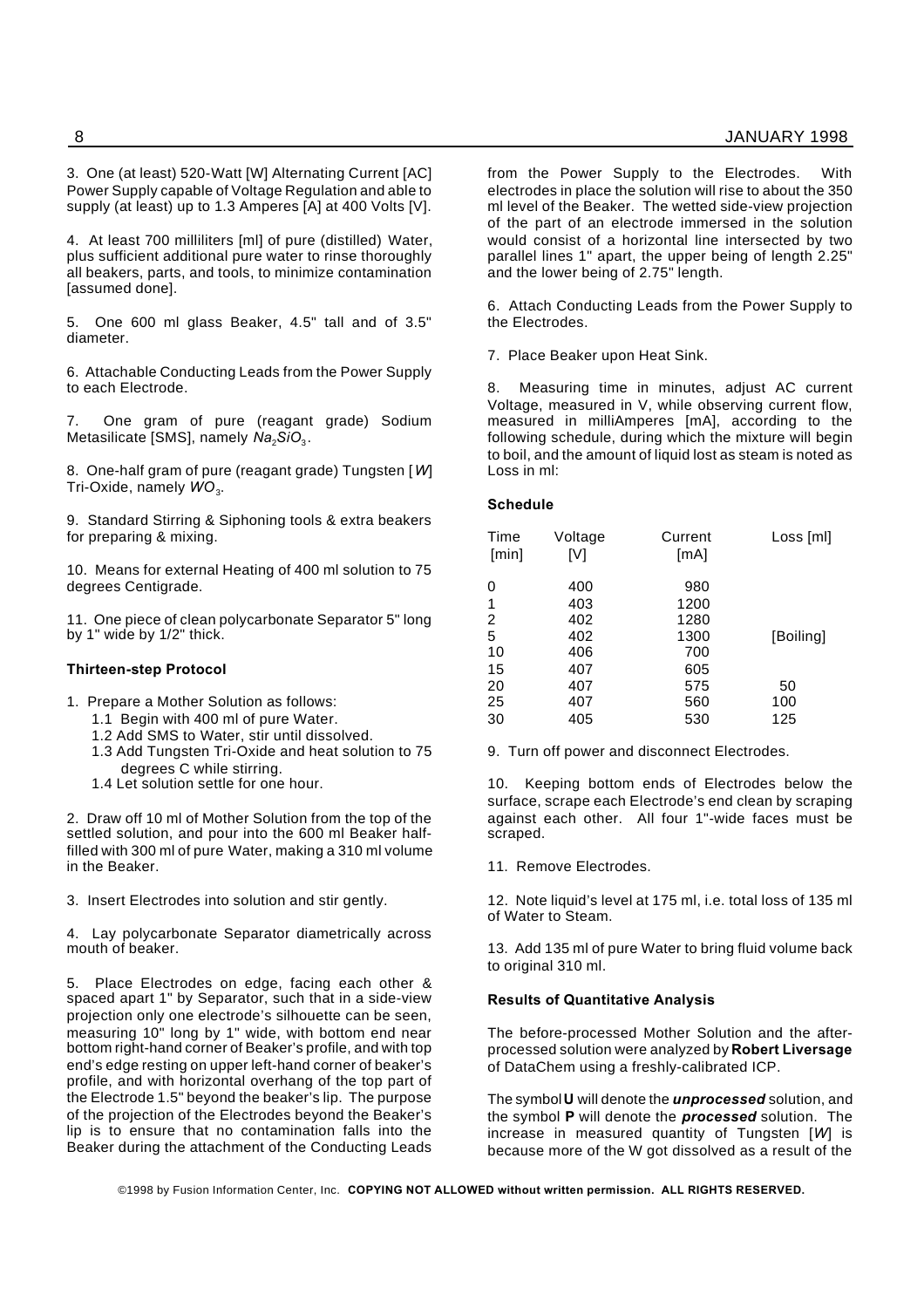heat generated during the electrolysis. The quantitative analysis of **U** and **P** will be recorded in ppm, and the increase-or-decrease *difference* **D** = 100. ([**P**/**U**] - 1) will be in *percentage* [**%**]. Table 1 is complete, and Table 2 is a condensed summary. (Elements whose **D** was less than 1,000% in magnitude have been omitted from Table 2 for clarity.)

#### **TABLE 1**

| Element                                                                                                                     | $P$ [ppm]                                                                                                                                                                                            | $U$ [ppm]                                                                                                                                                                                           | $D^{[%]}$                                                                                                                                                                                              |
|-----------------------------------------------------------------------------------------------------------------------------|------------------------------------------------------------------------------------------------------------------------------------------------------------------------------------------------------|-----------------------------------------------------------------------------------------------------------------------------------------------------------------------------------------------------|--------------------------------------------------------------------------------------------------------------------------------------------------------------------------------------------------------|
| Аg<br>Al<br>В<br>Ba<br>Ca<br>Cr<br>Cu<br>Fe<br>Κ<br>Mg<br>Мn<br>Ni<br>Pb<br>Pt<br>S<br>Si<br>Sn<br>Ti<br>V<br>W<br>Zn<br>Zr | 0.0001<br>0.009<br>0.005<br>0.007<br>0.188<br>0.001<br>0.002<br>0.017<br>0.020<br>0.057<br>0.001<br>0.0005<br>0.005<br>0.007<br>0.078<br>3.19<br>0.0007<br>0.001<br>0.0011<br>1.27<br>0.008<br>0.014 | 0.0164<br>0.016<br>0.035<br>0.250<br>0.299<br>0.025<br>0.010<br>0.827<br>0.101<br>0.088<br>0.011<br>0.0156<br>0.003<br>0.003<br>0.135<br>3.11<br>0.020<br>0.002<br>0.0001<br>3.04<br>0.018<br>02.08 | 16,300%<br>78%<br>666%<br>3,471%<br>59%<br>2,400%<br>400%<br>4,765%<br>405%<br>54%<br>1,000%<br>3,020%<br>$-67%$<br>$-133%$<br>73%<br>$-3%$<br>2,757%<br>100%<br>$-1,000\%$<br>139%<br>125%<br>14,757% |
|                                                                                                                             | <b>TABLE 2</b>                                                                                                                                                                                       |                                                                                                                                                                                                     |                                                                                                                                                                                                        |
| Element                                                                                                                     | $P$ [ppm]                                                                                                                                                                                            | $U$ [ppm]                                                                                                                                                                                           | $D^{[%]}$                                                                                                                                                                                              |
| Аg<br>Ba<br>Cr<br>Fe<br>Мn<br>Ni<br>Sn<br>V<br>Zr                                                                           | 0.0001<br>0.007<br>0.001<br>0.017<br>0.001<br>0.0005<br>0.0007<br>0.0011<br>0.014                                                                                                                    | 0.0164<br>0.250<br>0.025<br>0.827<br>0.011<br>0.0156<br>0.020<br>0.0001<br>02.08                                                                                                                    | 16,300%<br>3,471%<br>2,400%<br>4,765%<br>1,000%<br>3,020%<br>2,757%<br>$-1,000%$<br>14,757%                                                                                                            |

# **Conclusions**

Those who do not believe in the possibility of **LENT** will have to claim that somehow the processed solution got contaminated. But if so, where did the contamination come from? Both the catalog specification of the *Zr* electrodes and the CG's independent verification of this specification by an independently performed quantitative Mass Spectroscopy analysis show that there is not enough of the elements which were dramatically

increased in quantity to account for any putative "contamination" by leaching.

As a variation on the preceding experiment, instead of use of a Heat Sink, the beaker was placed inside of a coolant apparatus containing a bath of ethylene glycol and dry ice, and maintained at near 0 degrees C. Before that, *twice as much* of the Mother Solution [namely 20 ml] had been used in Step 2, and the resultant solution had been *microwave-heated* to dissolve more of the Tungsten; this worked, in that the new before-&-after processed *W* measurements were 13.3 ppm and 22.8 ppm, respectively, showing that *10.5 times more W had been dissolved successfully* in this experiment than in the prior one. (The remainder was dispersed throughout the solution in the form of a colloidal gel, which further dissolved during the electrolysis, thereby accounting for the increase in measured W from 13.3 to 22.8 ppm.) Consequently, if contamination were the cause of the measured appearance of Ag, etc. then there should have been *up to 10 times more* alleged "contamination" appearing, but (as explained below) this did not happen!

Furthermore, in this second case, much more total energy was put into the electrolysis, in that the Voltage went up to 456 V and the Current never went below 0.9 A and after 2 minutes was at 1.4 A, and after 30 minutes was at 1.1 A. However, the increases in elements formerly not present were far less dramatic. In this "cooled" case, the *Zr* impurity increased only by 3,840% and the only differences **D** over 450% in magnitude were a *decrease* in Zinc [*Zn*] by -1,264% and *increases* in Aluminum [*Al*] by 1,229% and in Silver [*Ag*] by 8,100%. However, there is not enough Silver in the Zr electrodes to account for such a vast increase in Silver. Accordingly, both experiments can be viewed as *Transmutation of Tungsten into "Silver, etc."* with the *non-cooled experiment* providing *twice as much* transmutation [namely **164 times** versus **81 times** as much Silver as originally present] as did the cooled experiment, which is *consistent* with the fact that in the cooled experiment all transmutations were radically diminished.

The cooled experiment not only serves as a control on possible contamination, but actually provides new, *additional evidence* to rule out any level of contamination sufficient to explain the dramatic appearance of Silver not originally present (because, for example, in the cooled experiment the level of Ti contamination in the before and after processed solution remained absolutely the same  $[D = 0\%]$ , while the Silver increased by a factor of 81). If the Silver were contamination from the Electrodes, then why did not the vastly predominant contaminant *Ti* increase by any quantitatively measurable amount?

The only remaining logical possibility is that Low Energy Nuclear Transmutations (**LENT**) have indeed taken place.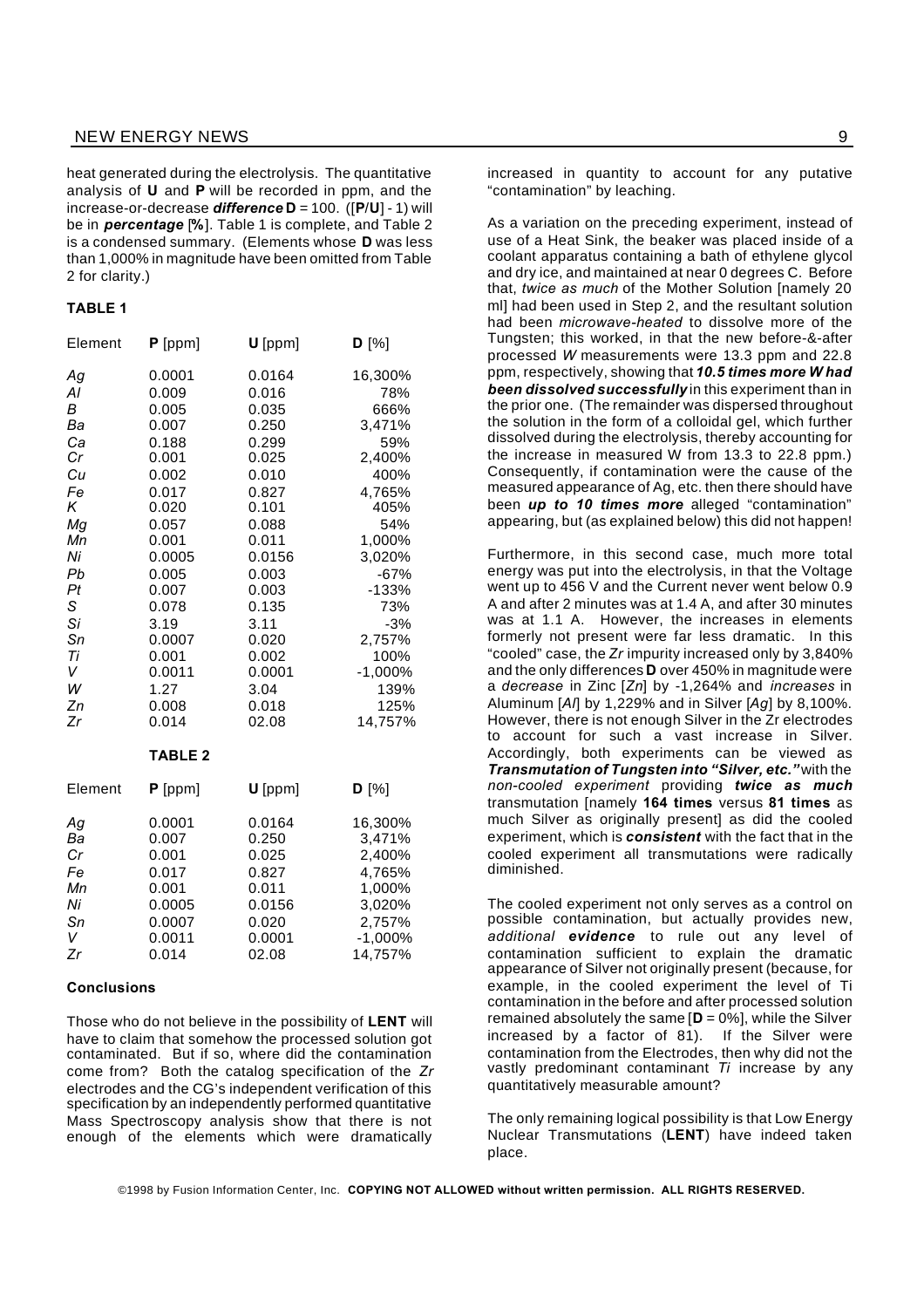#### **FUTURE ENERGY FOR CONSUMERS FIRST?**

John Markoff, "MERCED, The Silicon Manifesto", *UPSIDE*, Dec 1997, pg 96ff.

#### EDITOR'S COMMENTS

For the first time in the computing world, the newest devices are not going to the commercial computer applications but are being delivered immediately for consumer applications. For example, IBM broke the billion-bit-per-square-inch barrier in disk drive technology and the first applications went directly to portable computers **not to the mainframe business.** Another example is from Intel: The first 0.25 micron (interconnecting conductor widths) integrated circuit "chips" went directly to portable computers. Is this what will happen with new-energy devices? We believe so. The first devices and systems may go to commercial power companies. Sooner or later, the newest and best new-energy devices and systems will go directly into homes, offices, greenhouses, etc. Just as there has been a monstrous move in the computer industry from mainframes to desktops (distributed data processing), so too, will there be distributed power generation. "Get on with the development and get off the grid," will be the new energy manifesto.

# **NEW TRENDS IN ENERGY Trenergy adding international licensees.**

Trenergy, Inc., a Utah public corporation, is negotiating with various high-tech groups for exclusive geographic rights to the Trenergy products. Anticipating the early development of thermal energy products, Trenergy management has developed a line of "Season Extenders" for the home garden and plant nursery markets. The objective is to establish a marketing presence in the greenhouse and garden industry that will later be used to introduce new-energy heating systems. In addition, Trenergy expects to manufacture and market devices and kits for educational purposes in magnetics and electrostatics (electrets). The total product line, including exclusive geographic rights to the plasmainjected transmutation patents pending, is being licensed. Active negotiations are currently underway for geographic exclusive rights in ten countries.

[Interested qualified groups may contact Hal Fox by fax at 801/583-2963 or

by email <halfox@slkc.uswest.net>]

**Scientists are like atomic nuclei. They are more easily split than fused.**

**-- Charles Osgood**

#### **PRESS RELEASE**

Date: 29. Nov. 1997 From: Wolfram Bahmann NEWS from Germany

#### **New DVS-Board**

The German Association for Vacuum Field Energy (DVS in its German meaning), founded in 1981, supports research and use of the new energy concepts known commonly as vacuum field energy or zero-point-energy; e.g., charge cluster technology and its various technological approaches, cold fusion, sonoluminescence, etc.

An important aim of the DVS is to arrange demonstrations of devices using VFE and in doing so initiate a broad public discussion on that topic. VFE conversion based devices and methods for energy conversion and material transmutation can lead to a sustainable economy and lifestyle - a vision of great consensus facing the actual energy and environmental crisis.

During its member assembly Nov. 22, 1997, a new DVS board has been elected. It now consists of: President: Prof. Dr. Dr. Josef Gruber, University of Hagen; 1st vice president: Dr.-Ing. Gerd Harms, University of Hannover; 2nd vice president and secretary: Dipl.-Met. Wolfram Bahmann, Mechernich

The other board members are: Dipl.-Ing. Horst Borowski, Hamm, Dipl.-Ing. Klaus van Doellen, Oldenburg, Dipl.-Ing. Hans-Werner Depcik, Duesseldorf, Dr. med. Hans Nieper, Hannover.

Based on the proposal of the new board the member assembly decided that the annual membership fee will now include a subscription of the NET-Journal published monthly in Switzerland by Jupiter-Verlag, the only German language magazine dealing mainly with vacuum field energy.

Our new website is due to go online in 1998. This will facilitate more efficient international contacts and exchange of information.

Additional information concerning the DVS is available from: DVS-Sekretariat, Feyermuehler Str. 12

53894 Mechernich,

Fax +49/(0)2443-8221, E-mail: wbahmann@compuserve.com (both connections are preliminary) or to the president Prof. Dr. Dr. J. Gruber, Fax +49/(0)2334-43781.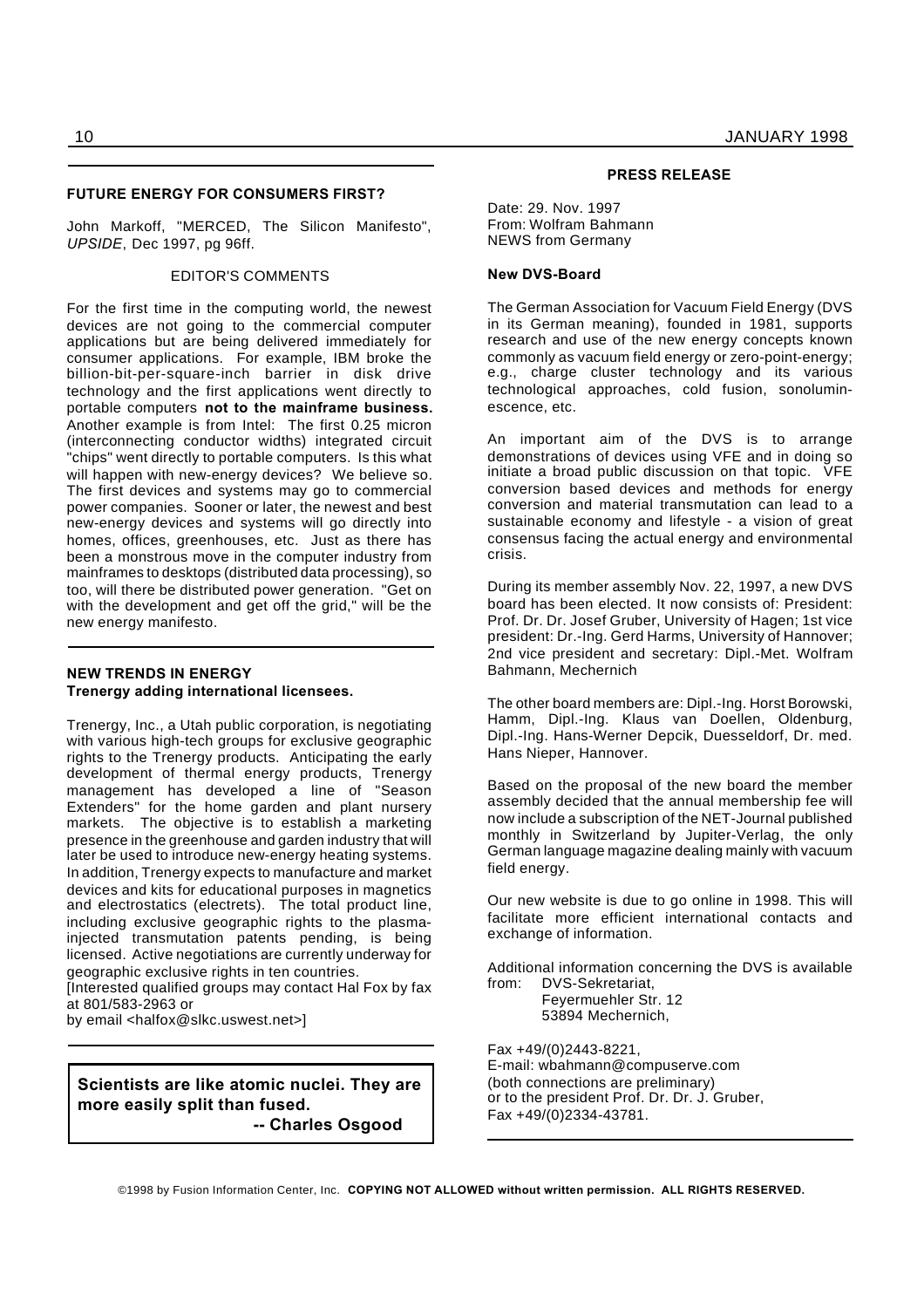# *ANTIGRAVITY NEWS*

Courtesy of the Editor

*ANTIGRAVITY NEWS and SPACE DRIVE TECHNOLOGY* is a new bimonthly newsletter published by J.E.Cox Enterprise, P.O. Box 655, Marietta, GA 30061-655 (Phone 770-218-9693). Volume 1, number 1, July-August 1997 provides the reader with a review and update on the latest developments in antigravity. Some anomalous results have been obtained from more than one source. This newsletter has been inspired by the work of Podkletnov and has its purpose to share with the readers the latest reports on anti-gravity. A second purpose of the newsletter is to review antigravity research. A third purpose is to report on various achievements of inventors who are not mainstream scientists.

Volume 1, number 2, Sept-Oct. 1997, provides a list of several patents on gravity reduction.

Volume 1, number 3, Nov-Dec. 1997 has 60 pages of old gravity abstracts, patents, and one experimental replication of superconductor-gravity effect. A look at Searl's levitating disk work is also included. An interesting letter from Podkletnov to Martin Holwereda is also reprinted.

James E. Cox is a graduate of California State Polytechnic University with a B.S. degree in Physics. He has had extensive experience working with aerospace firms in a variety of engineering specialties including communications and propulsion. This first issue of AGN provides a good review of the work that has been reported on antigravity. At \$36 per year for U.S. and \$48 per year foreign, it is expected that this newsletter will be a leading publication in the strange and developing world of antigravity.

AGN, P.O. Box 655, Marietta, GA 30061-655. (770) 218-9693 E-mail: antigravnews@rocketmail.com

## **WIN ENERGY 1997 REPORT**

#### **Introduction**

I learned more about the WIN Energy zero-point energy collection method in 1997 than I did in the previous 24 years. It has been a very good year in terms of the information gained. The purpose of this year-end report is to review the highlights of the year and tell a little about what remains to be done before the project is transferred.

# **Stabilization**

I had a contract for the sale of the method and failed the certification test. The contract has since been canceled.

There has been a problem with E-dam stabilization for years and I requested certification, thinking the problem had been solved. The E-dams changed and no energy gain was demonstrated. It has been the most difficult problem to solve. In 1997 I have developed a much better understanding of how the E-dam, my energy collector, has been changing and I have more ideas about how to correct this difficulty.

#### **Switching**

It has become clear that I need to be working with high resistance E-dams and I have now abandoned the low resistance route to energy collection. This does not mean that they cannot be made to work, but this will require additional equipment. I have been able to bring them up to 11,000 ohms and I would like to be in the 50,000 to 100,000 ohm range.

It has been recently discovered that modification of the tank circuit is critical to E-dam switching. The E-dams have to be able to switch from resistor to conductor and back again every cycle. If I had used the improved circuit for the certification, it could have worked. Conversely, without the new circuit even the new E-dams do not appear to be switching.

#### **Yields**

My most recent certification engineer, Jerry, changed my total circuit to make the measurements more simple. I like the new circuit better and hope that I can stay with it. One result has been that I have begun to measure tank circuit yields of less than one. Energy is neither created nor destroyed. It can be changed in form but it cannot be lost. My lowest yield measurement was 58.5 percent. Most have been in the 75 percent range. Only one was as high as 143 percent. Less than 100 percent is impossible. What goes in has to come out. I measure energy loss in the tank circuit which consists of E-dam collectors and lamp loads. I have no means of measuring the energy escaping the tank circuit and moving into the front load. The research goal is to confine the energy collected to the tank circuit.

Energy is collected from the vacuum in the WIN method through electron acceleration. More energy is collected by use of a higher rate of acceleration. An electrical charge, a "bundle" of electrons, is accelerated by release of the charge using a solid stale switch. Solid state switches are called MOSFET's and IGBTs' and are rated by their current carrying capacity and voltage capability. The number of electrons in a pulse and the time of the pulse sets the mean current value for power calculations. The research goal is to maximize peak-to-peak currents.

In the past I have been able to make a rough determination of peak-to-peak currents through failure of the switch. I could live with the method until the values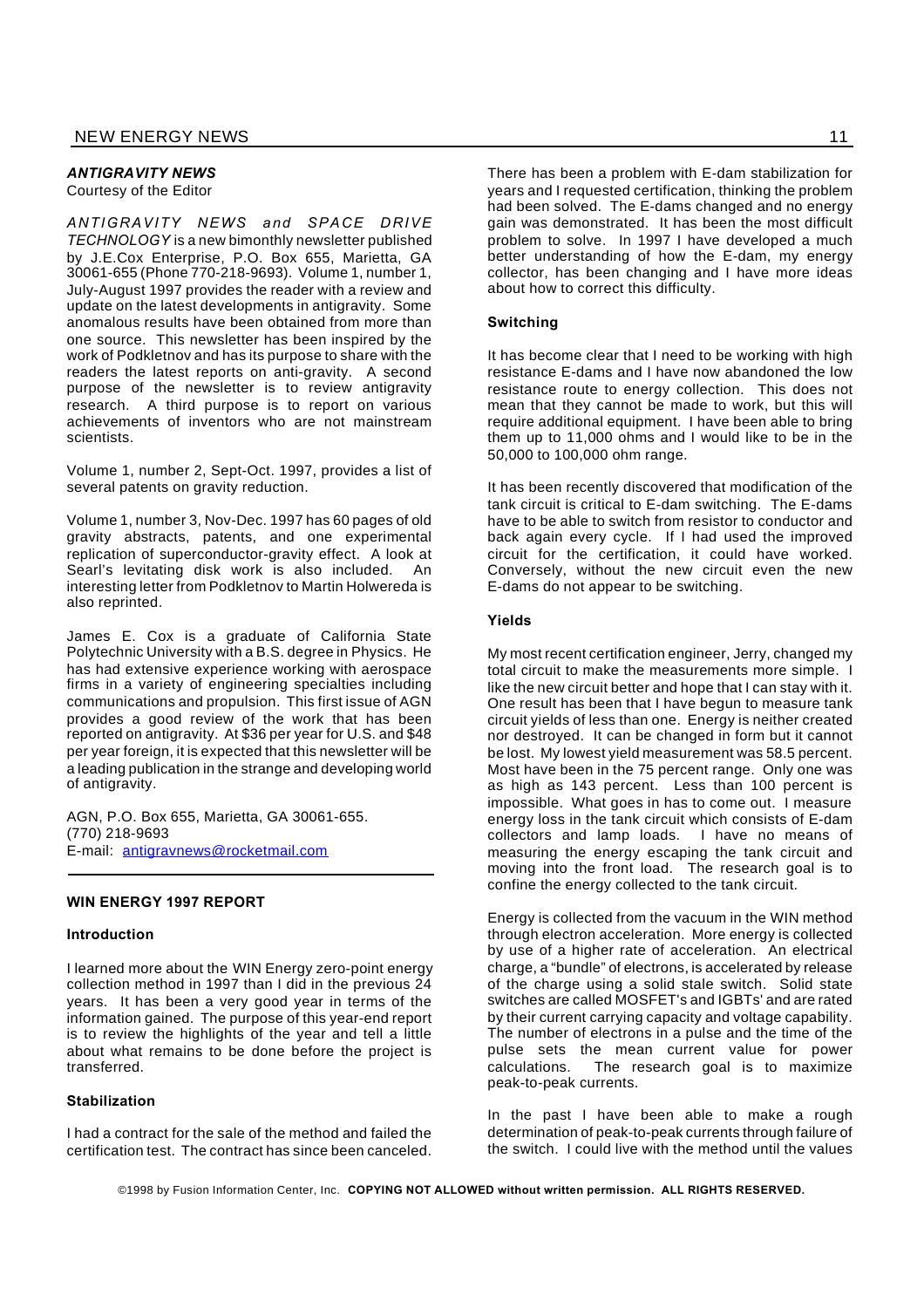exceeded 60 amperes. My next step up was to change to 200 ampere switches at a cost of \$100 each. I use two in series. That is where I am at the end of 1997.

I have been able to measure alternating currents using a shunt on one side of the tank capacitor with a multi meter and have been working in the 0.8 to 1.8 ampere range. This gives me a pulse of 2.26 x  $10^{19}$  electrons at 5,000 cycles per second, Hertz. Using my revised tank circuit, I recently read 20 amperes on my meter - which I know is too high. This happened to me about five years ago and I announced to the world that I had solved the collection of energy from the vacuum. It turned out that a multi meter will only measure a peak height of up to 3:1. Anything above that and the meter goes crazy.

# **Stand Alone**

The Holy Grail of every new energy research person is to build a system which will stand alone and operate without any outside power supply. There are different ways of working towards this goal. The direction my research has taken is towards recycling the charge of electrons. More electrons are passing through the tank circuit than the total circuit. In 1997 I have achieved a ratio of 3:l. A means was found to see and measure the direction of charge flow which I find exciting. Both digital and analog multi-meters are placed across the lamp loads. The digital meter measures the voltage in one direction - from the negative to the positive poles of the power supply. The analogue meter indicates the voltage in the opposite direction - from the positive to the negative poles. The analog meter is sluggish enough to indicate the electron charge moving to the negative pole.

This increase in "wrong way" electrons loosens the tank circuit. You can sense it beginning to "sing."

Have a nice holiday season, Win Lambertson December 10, 1997

#### NEWS RELEASE

#### **RENEWABLE ENERGY DEVELOPMENT INSTITUTE**

Financing Makes Solar Homes Affordable

How about this... you've found your dream home, secluded, nice area, everything you've always wanted. One problem, it's off the grid and powered by a generator and a solar system. Who's going to finance this with a reasonable interest rate? Can you even get conventional financing?

These are examples of the difficulties typically encountered by Off-Grid loan seeders.

Renewable Energy Development Inst., with a grant from the utility and solar energy industries, is hard at work development the OFF-GRID HOME MORTGAGE LOANS (OHM Loans) project. They are seeking to clarify these lending issues through a two pronged approach. First by contacting lenders currently offering financing for homes with private power and compiling a list of these lenders for publication on the Internet as well as on disk and in print. Secondly by working with the federal loan programs such as FANNIE MAE to inform lenders of the acceptability of private power which meet certain market criteria. The REDI working together with the Solar Energy Industries Assoc., the Utility Photovoltaic Group and the Switzer Environmental Fund of San Francisco Foundation is surveying lenders, solar businesses and private power homeowners to compile as complete a list as possible of these existing lenders.

If you or anyone you know has financed an off-grid home you can enter the lender into a nationwide database by contacting REDI at the toll-free numbers below and leaving the name of the lender, location and contact information. By doing so you will make it easier for the next off-grid homeowner to find financing. Who know, it may even be you!

#### REDI

C/O Keith Rutledge 383 South Main St. #234 Willits, CA 95490 Phone/Fax 1-888-646-7334 E-mail: redi@saber.net Phone/Fax 1-888-646-7334

#### **UNOBJECTIVE REPORTING**

Wingate A. Lambertson, Ph.D.

#### **Introduction**

Zero-point energy conversion was recently presented on television as part of a one hour program on "Beyond Science." This was shown on November 19, 1997 on P.B.S. and hosted by Alan Alda. This was one of six different new energy applications including:

- 1. Dowsing rod and pendulum methods.
- 2. Alien space men.
- 3. Graphology handwriting analysis.
- 4. Palm reading.
- 5. Therapeutic touch.

This is the most recent of three TV programs which have attempted to make objective, unbiased reports on new energy. These have been presented in the United States in 1997. I was appalled at the manner in which the Scientific American was used to present an extremely unfavorable view of the potential of zero-point energy. I was glad that they did not decide to present my method because of its negative emphasis.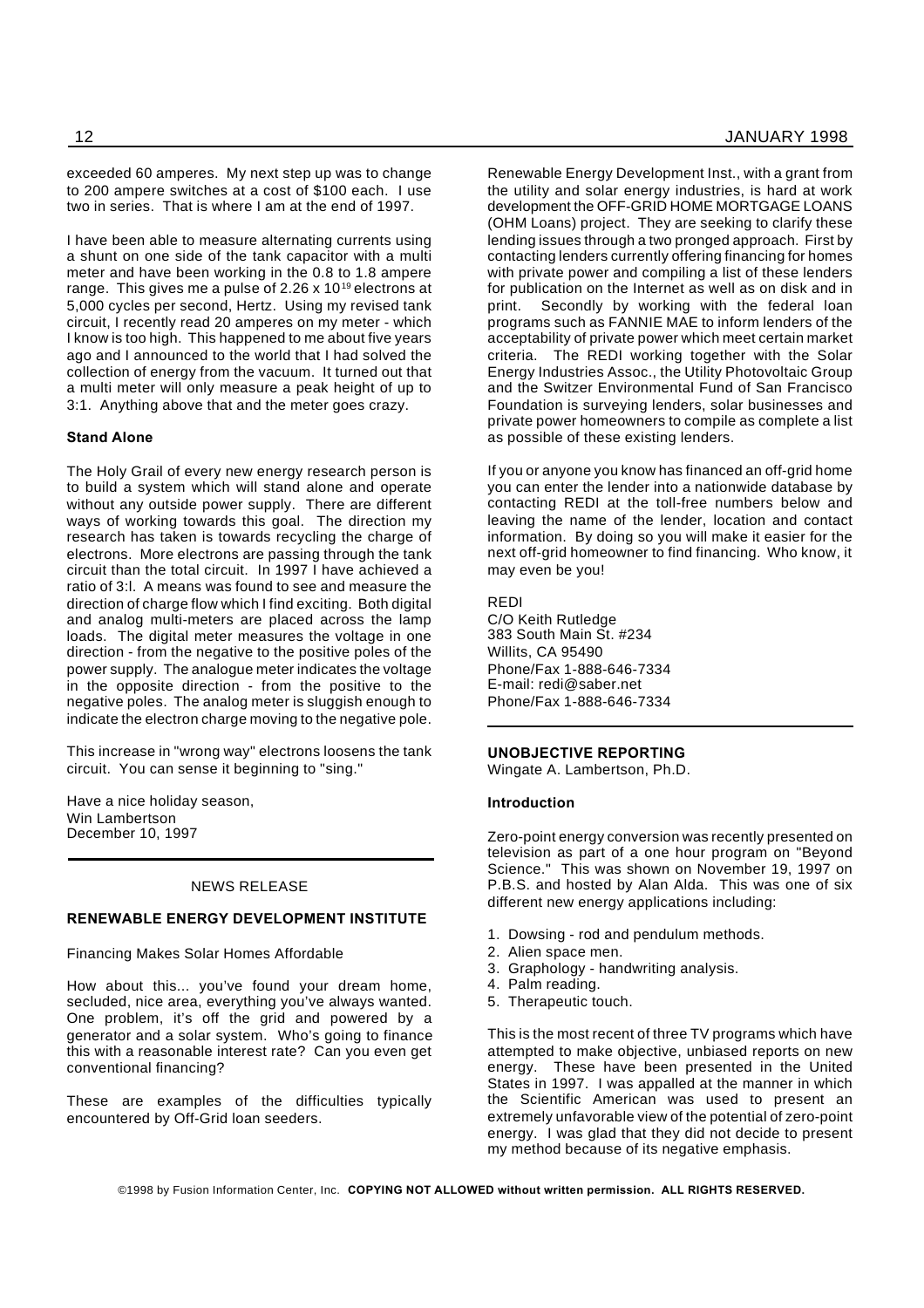#### **Institute for Advanced Studies**

The Institute for Advanced Studies in Austin was selected to make the case for zero-point energy. They have been evaluating the Moldavian Device which is supposed to collect energy through bubble collapse in a water tank. They reported on the program that no energy gain was found. Mr. Scott Little explained their work and showed that they are now going into the study using an ultrasonic driver system. He then took Alan Alda to his mother's home to show him her clock which has the expansion and contraction of a metal drum as its power source. The point Mr. Little made is that one has to be extremely careful in evaluating energy collection methods.

Dr. Hal Puthoff told about the amount of zero-point energy in a cup of water and made the point that zero-point energy will be the dominant energy source in the 21st Century.

## **Protagonist**

All three programs have used an outstanding scientist to present their side of the story. All have been university professors and they usually say that "more studies are needed." None will say that this is an extremely important discovery and that a crash program is needed.

The Scientific American Frontiers program selected Dr. Steven Weinberg, Nobel Laureate, from the University of Texas as its zero-point energy protagonist. Dr. Weinberg pointed out that the laws of nature are impersonal and stated that a volume the size of the earth has less zero-point energy than a gallon of gasoline. This one comment could be enough to destroy all funding prospects for the next decade. Dr. Puthoff gives an extremely large energy content and Dr. Weinberg an extremely small one. Dr. Puthoff was not given an opportunity to respond or did not choose to do so.

Mr. Little leaned over backwards to show that they are being extremely careful in their measurements at the Institute for Advanced Studies. They believe that an extraordinarily large amount of energy is available in the form of zero-point energy and they are setting out to prove it. The professor and Nobel Laureate says that the amount of energy is so small that it is a waste to try and capture it. If you were the president of a large energy company and asked to support a zero-point energy collection method, what would you do? Would you go with the professor and originator of a theory linking electromagnetism and the electroweak force or would you go with the man who has studied and published extensively on zero-point energy over the past 20 years? If you go with the former you will do so at your own peril.

#### **Publicity Strategy**

The new energy field needs positive publicity in order to develop a constituency. Three examples shown on television in 1997 indicate that publicity is used against the field rather than to help it develop. There has to be at least one university professor in the United States who is knowledgeable about zero-point energy and is willing to say that zero-point energy is available, that it is being collected today by at least two methods and that this nation urgently needs to start developing it.

Inventors have control over the people who may see and write about their invention. We need to be able to select our protagonist and to permit only those who are well qualified to pontificate on our work. It will be necessary for the inventor to approve the protagonist in advance.

# LETTERS to the Editor & Others

#### **LETTER FROM HAROLD ASPDEN** to Patrick Bailey

I read your E-Mail message dated December 2 inviting news having bearing on antigravity. Hence this message which I am copying to Hal Fox and James Cox.

I have seen in this morning's U.K. newspaper: THE TIMES (Thursday, December 4, 1997, page 25) the obituary of Professor Eric Laithwaite, who died on November 27, aged 76.

Having followed his research with interest and visited him a while ago to discuss his findings and witness his demonstration of the loss of weight of a 50 lb. flywheel that he lifted effortlessly I thought I should draw your attention to some comments that were included in his obituary.

The obituary reminds us that, as a recipient of many crank letters when he was Professor of Electrical Engineering at the Imperial college in London, there was: One which caught his eye: in it an amateur inventor described a wheeled device which apparently contravened Newton's Third Law of Motion - it moved without any power to the wheels or any thrust. Intrigued, Laithwaite invited the inventor, Alex Jones, to Imperial College. The device Jones brought was a simple gyroscope and it moved forward on Laithwaite's bench with ease. "Alex showed me something I could not explain, so I just had to investigate it. It was sheer curiosity ...."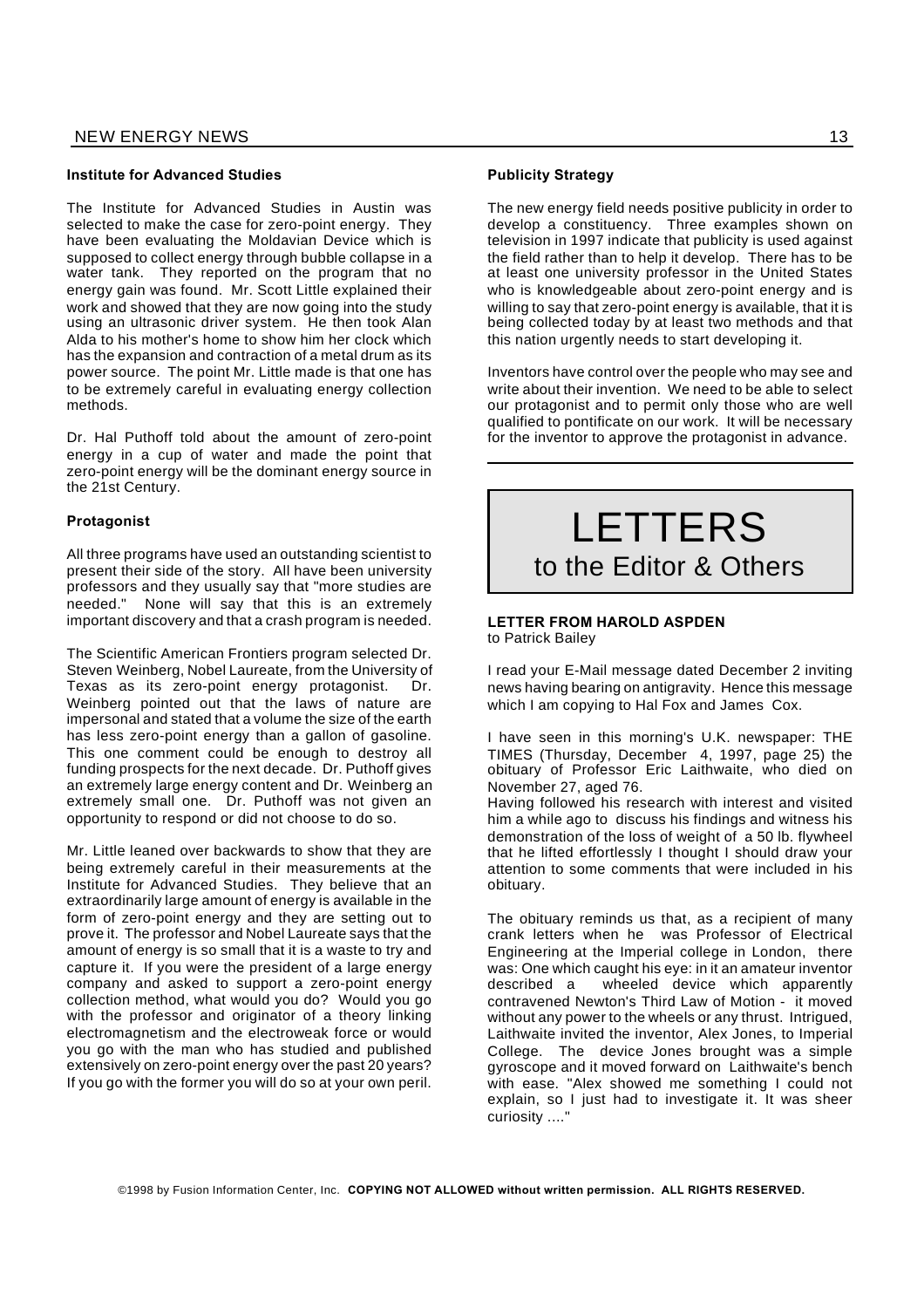The obituary goes on to explain then how Laithwaite's efforts to show the weight loss of the gyroscopic devices he built were met with 'utter hostility'. He retired from Imperial College in 1981 pretty much in disgrace. But he never lost his fascination for gyroscopes. "None of my critics could ever explain to me how a 50 lb spinning wheel loses weight," he said. He teamed up with Bill Dawson, a fellow electrical engineer and businessman and spent the last years of his life experimenting with a variety of complex gyroscopic rigs, finally proving to his satisfaction that they could produce "mass transfer" - a brand of new thrustless propulsion system. In 1993 he applied for a patent on a gyroscopic space-drive. In September 1996, however, two NASA scientists arrived at his Sussex University laboratory, and his life went full circle. They were looking for a new way of getting spacecraft into earth orbit, and headed straight for the world expert. "I showed them all the magic of magnetic levitation," said Laithwaite happily, "and they gave me a contract." He was working on Maglifter when he collapsed.

The obituary published in THE TIMES is quite lengthy. Its opening paragraph adds a little more detail to the latter project: At the age of 76, at a time when many emeritus professors have long since hung up their gowns, Eric Laithwaite was happily working, like a schoolboy with a Meccano set, on the biggest project of his life - a huge working model of a futuristic rocket launcher. America's National Aeronautics and Space Administration had commissioned him to develop a concept worthy of Ian Fleming's Dr. No - a five-mile long track to be tunneled up the inside of a 10,000 ft. mountain, hurtling a space capsule through the summit into Earth orbit. The power was not to come from conventional rockets but from the love of Laithwaite's lift- linear motors.

Readers of this message who are interested in anomalous levitation phenomena will feel added sadness to hear that this great pioneer, Eric Laithwaite, has passed away. No doubt NASA will pursue that project regardless of this loss. For my part as a remote observer, I am reminded of my own brief meetings with Alex Jones and with Eric Laithwaite and am more than curious about that comment about "mass transfer". I recall that Laithwaite told me of research funding received from Prince Charles and used to build a machine involving gyroscopic devices set in two adjacent compartments. These were to be screened from one another in a physical sense, but arranged to allow the transfer through the physical screen of something associated with the spin of one gyroscopic device that could be detected by its effect on the other device. Here, my mind was on the possibility of the aether developing its own spin and being shed as a kind of '**thunderball**' which could be moved through the wall separating those two compartments. If that machine, when eventually built and tested, did in fact exhibit such a phenomenon, then one can but be curious and wish to

know more. As to that loss of weight by the 50 lb flywheel I also recall the time when Professor Salter of Edinburgh University, an expert of gyroscopes, was offered funding by British Aerospace to stage demonstrations testing devices that purport to lose weight, but the event, though planned, was cancelled. Laithwaite, I heard, had refused to go to Scotland to prove something that could be demonstrated so easily in his own university base in the South of England. All one needed to see was Laithwaite standing on a large weighing machine and doing his flywheel lift while one read the weight recorded. It was only years later that a television documentary on Laithwaite's gyroscopic activity, which included participation by the Alex Jones, was screened here in U.K. and it did include that weighing machine demonstration which proved the weight loss.

Such interest as I have in these matters is merged with my own pursuits that I am recording on my own Web pages on Internet at <http://www.energyscience.co.uk> and so I regret that I cannot add more to this note about Professor Laithwaite. Perhaps others will already have notified you of his death, but being here in U.K. it seemed appropriate for me to send you this message.

Harold Aspden E-Mail: haspden@iee.org

# **LETTER FROM JIM PARDAU**

This week there were two serendipitous developments of substantial relevance to the critical need for establishing an **objective federal government** process for the assessment of viable **non-storage** alternatives to the long-term management of high-level nuclear wastes and the development of **non-fossil** fuel energy sources.

## **The Hanford Can of Toxic Worms**

The first development was National Public Radio's (NPR) November 26, 1997 Morning Edition report, which expanded on the *Sacramento Bee* story on the same day, that in the words of the reporter, "high-level nuclear waste stored at the Hartford Nuclear Weapons Facility has leaked into the ground water and is headed toward the Columbia River. The DOE released the information in draft reports (of its Pacific Northwest National Laboratory). **The revelation could lend new urgency to the government's multi-billion dollar cleanup program."**

The report quoted Hanford Facility Manager John Wagoner that "the DOE has already begun removing waste from the leaking tanks and it plans eventually to concentrate the contaminants and **encase them in glass and stainless steel**. We're talking about **multi-billion dollar** facilities that have to be built. They would start up between **2002** and **2005** in the first part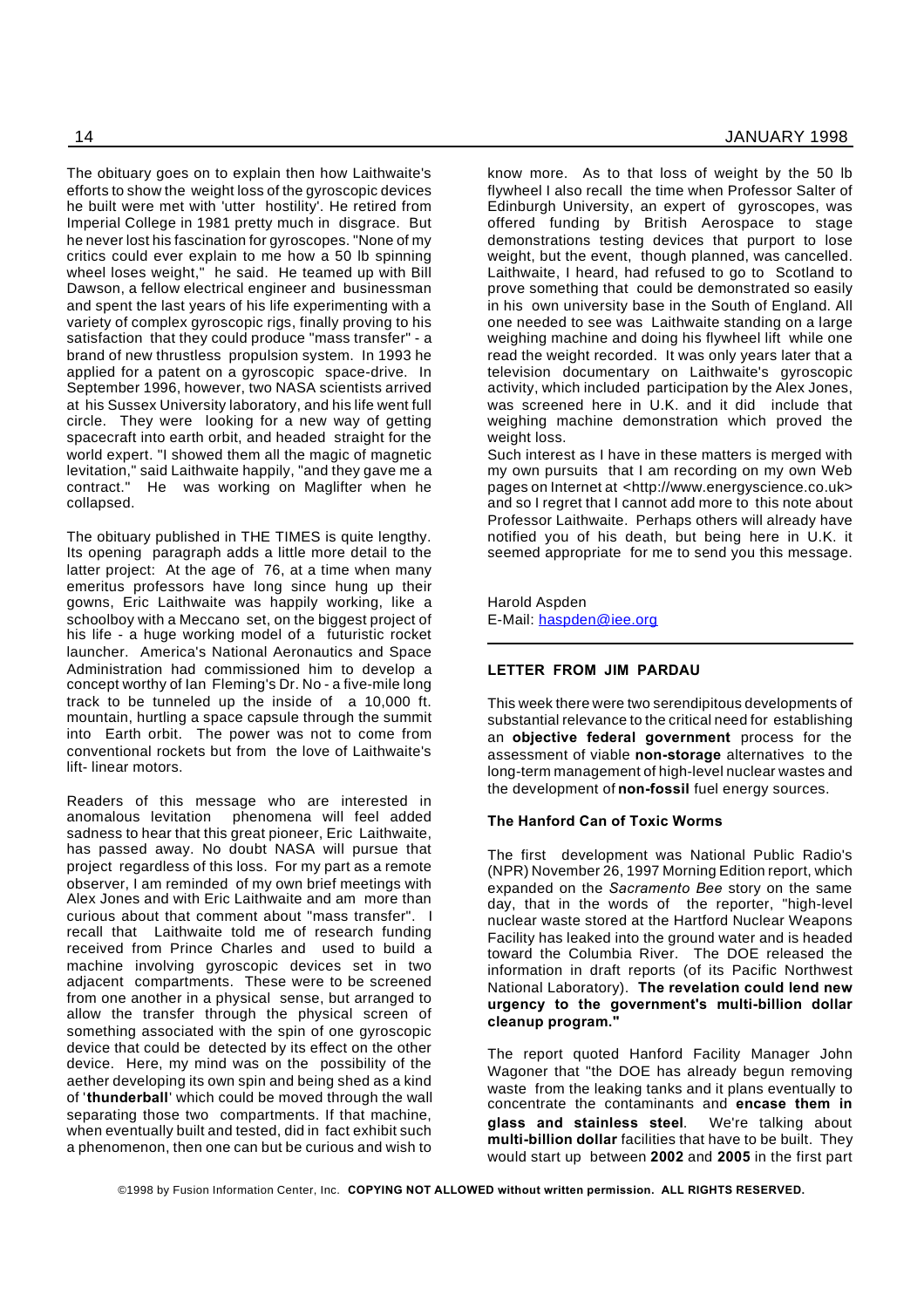of the next decade. This is a long-term project. The schedule we have with our regulators is to have all the waste out of the tanks and treated by the year **2028** (emphasis added!)."

The NPR report noted further that "in the meantime, much of the radioactive waste remains in old tanks that could rupture. Many experts say that the DOE's top priority should be to empty those tanks. Yet the government has instead scaled back that effort to save money.

In response to that plan, the NPR report quotes Casey Ruud, a former DOE scientist and nuclear safety specialist, who now works on the Hanford problem for the Washington State Department of Ecology, that **"in light of the new study, that's a ludicrous decision. It costs \$3 million per tank to get the liquids out of there, and they're trying to shut that down for a year or more until they can find a way to do it more cost-effectively. The damage of one of those tanks leaking is in the hundreds of millions of dollars. They need to pump out those wastes in an expedited fashion. They should be working 24 hours a day pumping those liquids out of the tanks."**

The NPR report concluded that "DOE officials say they will monitor the remaining tanks and if any are found to leak, the contents will be pumped out immediately."

**"But critics say they don't trust the DOE to protect public health. A government investigation into an explosion at Hanford earlier this year found DOE workers and contractors had ignored safety procedures, violated State laws and lied about it afterward."**

Casey is also quoted in the *Bee/New York Times* story, that **"the (Hanford) waste is the worst stuff in the world."**

If the Hanford outrage, coupled with the national high-level nuclear fuel rod problem, aren't enough to cry out for meaningful federal action to protect the public health and environment, I don't know what is.

I'm counting on you, and the many others in our collective networks who are committed to serving the total public interest, to help me make a difference in resolving what I hope you agree could be the biggest challenge of our public and private lives. If you'll help open the doors to the decision-makers, I'll work around the clock to get the job done. If we don't do it, no one else will.

#### **Prototype Fusion Power Generator**

The second major, extremely timely and pertinent development this week - of which I was not aware - was reported in the *Bee's* stinging editorial yesterday:

#### **"Gathering Dust: Government uninterested in novel fusion approach."**

The editorial refers to a proposal by UC Irvine Emeritus Professor Norman Rostoker's prototype fusion power generator that "is smaller than a modern submarine, yet that would supply enough power for a community of 50,000 people"...which (of course) **"has generated no government interest."**

The editorial notes that **"a (fusion) breakthrough would change the world, ending a dependence on fossil fuels and beginning a limitless supply of essentially pollution-free electricity without the production of Earth-warming green-house gases or radioactive wastes as byproducts."**

While Trenergy's Plasma Injected Transmutation technological breakthrough is not fusion, it has the same potential as Professor Rostoker's prototype for development as a cost-effective, environmentally-sound replacement for fossil fuel.

As the *Bee* editorial concluded: **"It is up to the government to step forward. While President Clinton talks about taking global warming seriously, his own scientists are stifling a fusion idea that may be better than theirs. The repression of new approaches to fusion will keep the field in science's backwaters, which is not where it belongs."**

Best Regards, Jim Pardeu

In a recent article from the *Washington Post*

# "**U.S. global warming plan criticized Europeans call Clinton proposal 'disappointing,' 'insufficient'."**

BERLIN - "Major U.S. allies in Europe and Asia criticized President Clinton's long-awaited plan to curb global warming Thursday as weak and ineffectual, claiming it does not measure up to U.S. responsibilities to protect the environment as the world's leading polluter and lone superpower."

"It is simply not good enough," said Peter Jorgensen, spokesman for the 15-nation European Unions's executive commission in Brussels, Belgium. "There must be something better coming form the White house if the United States wants to face up to its global responsibilities."

**LETTER FROM HAL PUTHOFF**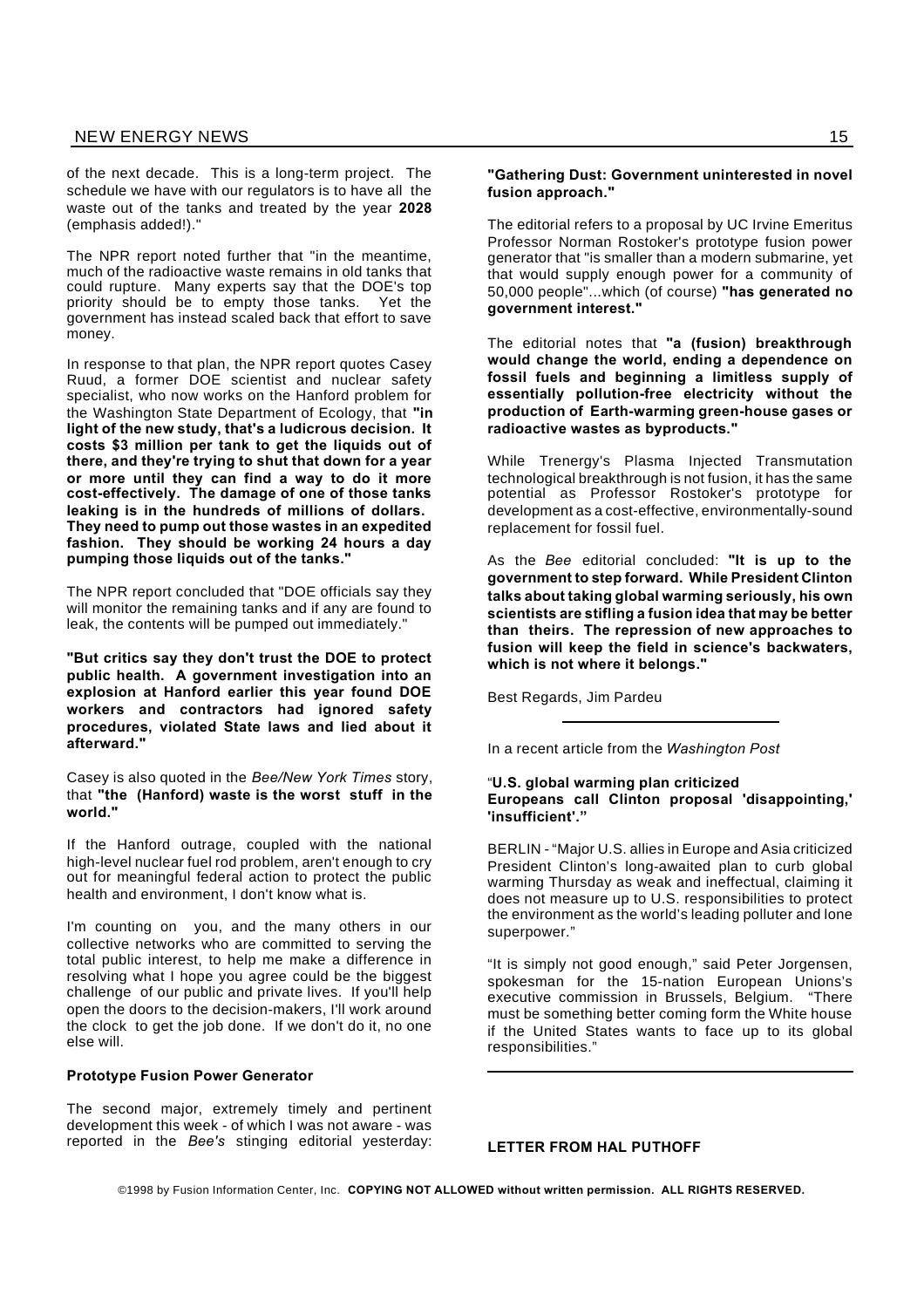#### To the Editor of *Scientific American*

I wish the following to be considered for publication in an upcoming issue of *Scientific American.* My remarks address coverage of the zero-point energy topic in the November 19 *Scientific American Frontiers* PBS program with Alan Alda, and in the companion article in the December issue, in both of which our laboratory was featured.

"It was gratifying to see *Scientific American* again [1] address the topic of zero-point energy (ZPE), both in the *Scientific American Frontiers* PBS program hosted by Alan Alda (broadcast November 19th), and in the companion piece by Philip Yam in the December issue, "Exploiting Zero-Point :Energy." Since our laboratory (the Institute for Advanced Studies at Austin) was featured in both treatments, we wish to offer the following comments based on our participation.

In our opinion the PBS segment, entitled *New Energy Age*, was quite successful in placing before the viewers an objective picture of research into the possibility that the ubiquitous ZPE could be tapped as an energy source. The program captured the willingness of scientists like ourselves to investigate this possibility, while at the same time showing the skepticism with which we approach any given claim, demonstrated on the program by our laboratory evaluation of one of many devices that did not live up to its claims. Also quite gratifying has been the lively follow-up activity on the *Scientific American Frontiers* web site in which we answer viewers' questions. (http://www.pbs.org/saf/)

In contrast, the article in the December '97 issue of *Sci. Am.* appears to us to present a decidedly skewed perspective regarding current ZPE research. Although the technical issues are presented accurately, the context in which they are embedded would lead a reader unfamiliar with the field to conclude that much of ZPE research is driven by speculative fringe ideas rather than by mainstream research issues. For example, there is passing reference to a NASA propulsion workshop in which ZPE research was one of the major topics of discussion. In this mention we do not see highlighted the contributions of Chiao, Tipler or a dozen other leading scientists whose work is often presented in the pages of *Scientific American*. Instead, we are treated only to one participant's complaint that during a breakout session "there was a guy talking about astral projection," clearly an attempt to paint a tawdry picture of the NASA meeting.

On the subject of whether the ZPE can be extracted for use beyond chemical energy levels, or manipulated to affect inertia at a delectable level, there is no mention that these are topics under serious discussion in *Physical Review* and other mainstream physics journals. Instead we are told only that there are some who consider investigation of such topics "pseudoscience

that could leech funds from legitimate research." Overlooked is any counterpoint mention that the Institute for Advanced Studies at Austin featured in the article has, through its investigations, saved investor groups literally millions of dollars that might otherwise have been invested in unworkable devices promoted by enthusiastic but misguided inventors; or that a detailed Air Force study has outlined a comprehensive program to study the implications of ZPE research for possible inertial mass modification.

Again, we have quotes from a Los Alamos researcher that express the skeptical side of the issue concerning the possibility of ZPE extraction, but are not told that, with his support and encouragement, two of his colleagues at Los Alamos have designed and are now constructing a quite innovative and complex ZPE energy conversion device based on the Casimir effect, to be used as an investigative tool to explore just this possibility.

Finally, as to the energy possibilities, the article ends with the cliché "if it sounds too good to be true, it probably is." Of course, healthy skepticism about the promise of ZPE conversion, as about the promise of, say, hot fusion, is fully justified. This is especially the case in an area such as ZPE research that is at the frontiers of both our physics understanding and engineering capability. However, given global energy concerns, disregard of any possible energy solution is a luxury that we can ill afford, and that would be irresponsible for the scientific community to embrace. Fortunately, the self-corrective merits of good science can be counted on to separate the wheat from the chaff, and to optimize the outcomes for potential application. In our opinion, it is this reliance on the scientific method, not polemics, that should guide our efforts.

[1] T. Boyer, "The Classical Vacuum," *Scientific American* (August 1985)

H.E. Puthoff, Ph.D, Director Institute for Advanced Studies at Austin Austin, Texas

# **LETTER FROM BILL RAMSAY**

COSMIC CONNECTION Unit production update.

As of this date it continues to look like these first units will be in the hands of those ordering them no later than April 1, 1998. In the meantime there are a lot of details to be attended to by myself and the manufacturer, Lee Lester of Midland Technologies. This is always the case when starting something new,

I will be permanently moved to Grand Junction, Colorado no later than the first of the year. I will be carrying ALL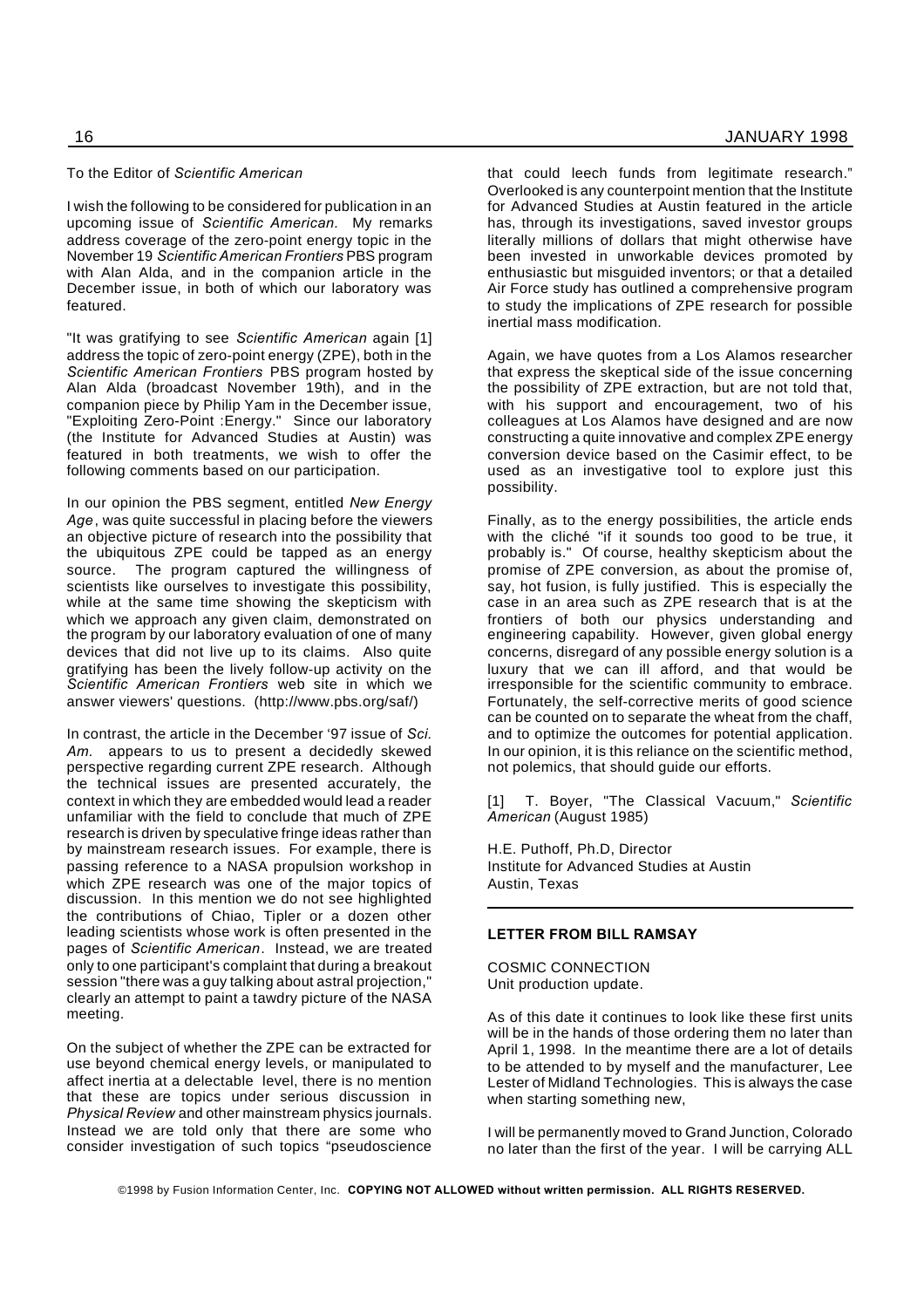my technical equipment with me (station wagon and small trailer) so that I can set up to do whatever assembly, testing, adjusting, mods, etc. may be required. While on the road I'll be in daily contact with Lee. This project is my FIRST priority!

In my previous letter I stated this was a "go/no-go" project depending on whether or not there were enough orders (15 required at \$700 each) to pay for the design, engineering and production coats for this limited first run. And that December 1st was the cut-off date. There have been enough orders. Meaning this is a DEFINITE GO! It will be done!

Since Hal is helping with this project and will be handling the payments to the manufacturer, it seems logical he should also be receiving the orders and payments. For those who have already ordered units, and those who haven't yet but would like to now, submit your order and \$700 payment to:

Hal Fox P.O. Box 58639 Salt Lake City, UT 84158 801-583-6232 FAX: 801-583-2963 (Make checks or money orders payable to "Fusion Information Center'" and note on them "Cosmic Connection order." )

When you submit your payments please include contact and shipping information. Also any comments or questions you might have. Please submit this ASAP so we will know how many units will be required to be made first.

With these arrangements in place things should go smoothly even if Murphy's Law comes into play! (So far it hasn't!) Recent experiences with a prototype unit at the International Forum on New Science, a gathering of clairvoyants in Grand Junction and at the Whole Life Expo in Atlanta continue to confirm for me and others that this technique MUST get into the world and that the time is right!

At the Expo in Atlanta I'd rigged a small keyboard to the prototype and an inspired, intuitive musician, Cynthia Rose Young, played about 20 minutes of her "angelic" music and then set the switches on this unit (you'll have these on your units) to produce a steady multi-octave chord which included most of the notes she had played. Within minutes and even though she had ceased playing, many of the "runs" she'd played were easily distinguishable, persisted for some time afterwards! It seems "the universe" liked it, resonated to, and joined in this "musical dance." Neat! Confirmation!

Thank you for your past and continued support and encouragement. Appreciated greatly! As a result, things are moving forward!

With love, Bill Ramsay

#### **LETTER FROM HANS REX**

Dear Hal,

Here is my comment.

The aether is without time and space since it was before matter. The aether can be seen as an 'ocean of light'. Not light in the physical sense, since the 'physical light' needs a 'stone' (electron) to be thrown in the still ocean, but a 'potential' for light. The 'molecules' of the ocean are photons.

We 'observe' the ripples or waves on the surface of the still water after the event of a stone being thrown into the water - but normally we are not aware of the fact that waves are molecules moving up and down (this may explain the 'double slit' experiment).

Many observations in fluid mechanics apply to the 'ocean of light' as well. Since neither time nor space exist in the 'eternal' aether (or ocean of light) all events can be known always and at the 'now' time. We have proven this fact in the past through distant diagnosis and treatment with electronic equipment and the measurement of photon flows in acupunture point (see Dr. F.A. Popp, leading German physicist). Furthermore our theories are supported through experiments conducted at the QE II Research Laboratory (Dr. B.Reid, Sydney, Australia).

On the basis of the theory we developed FED's (Field Effect Devices) which use zero point energy (aether). Dr. H. Puthoff describes (unknowingly) such a device in his article 'Everything for nothing'.

The device has been tested by a number of Universities and Institutes in various countries. (Supersonics Institute, Sydney - QE II Research Lab, Sydney - University of Madras, Indian Institute of Sciences, the most famous vehicle proving ground, Millbrook, UK - the Indian Military Vehicle Proving Ground, Ahmednagar, India - and so on. ALWAYS with interesting and positive results).

If you think we can contribute in a more 'solid' way, please let me know.

Kind regards,

Hans Rex harmonology@fastlink.com.au

[Tell us more about your FEDs. –Ed.]

#### **LETTER FROM JAY A. SCHLAIKJER**

Shocked to hear about Chris Tinsley and Bruce DePalma. Two imaginative folks left us -- what a loss.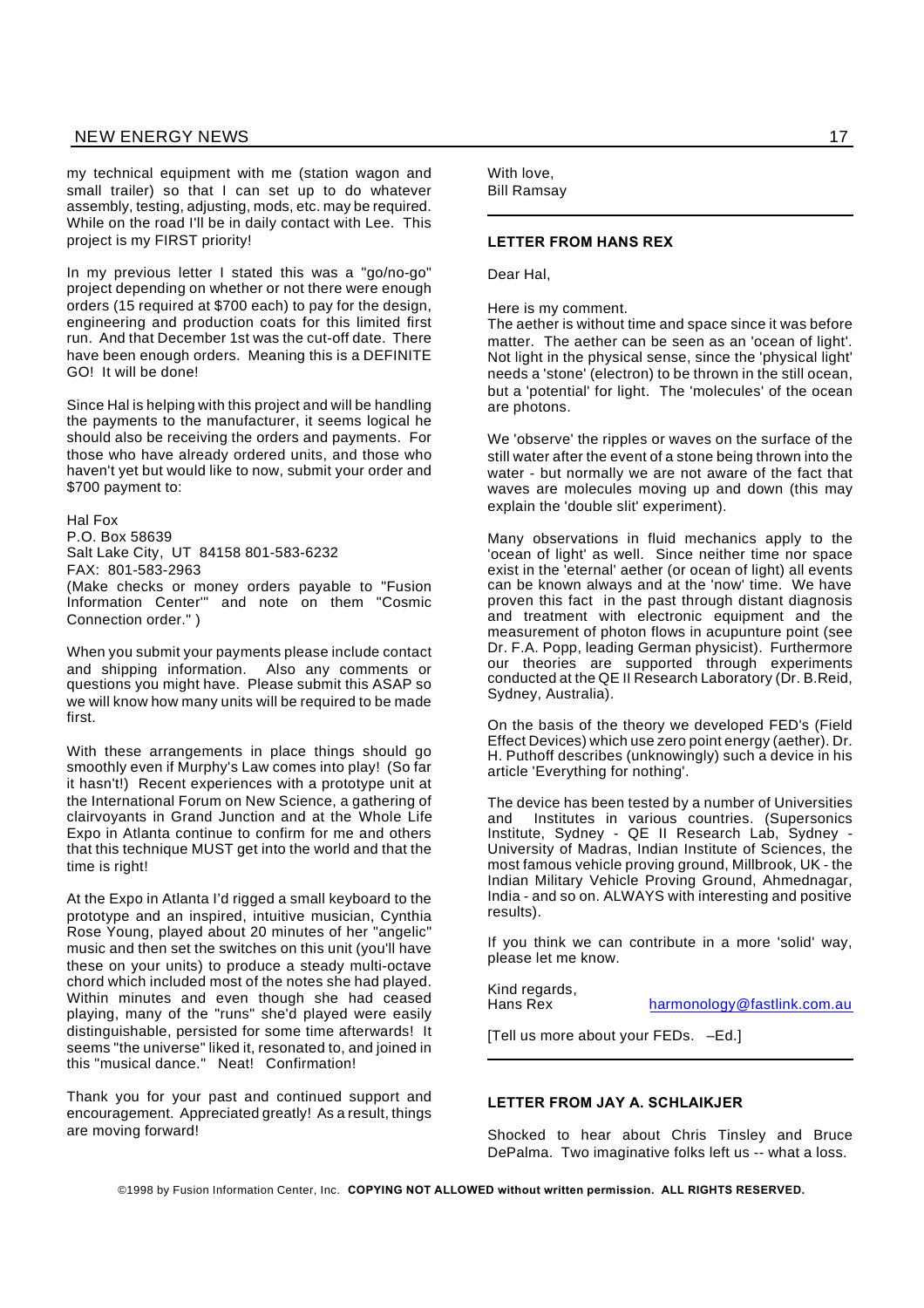Keep up the good work! Hope you can attract some real, meaningful capital shortly. Can you imagine -- all the billions the U.S. Government is paying for nuclear storage! **You** know that \$50,000,000 properly applied could solve the remediation problems.

Best Wishes Jay

#### **LETTER FROM VICTOR V. AN**

The elementary particles can be accelerated to superluminal velocities. But I am physicist-theorist and I can not do such experiment. Therefore I suggest to carry out the superluminal acceleration for carry out the superluminal acceleration for investigators, which have necessary accelerators facilities. I send you my appeal to physicistsexperimenters. Can you publish it in the *New Energy News* ?

Sincerely yours

Prof. Joseph J.Smulsky. Institute of Earth's Cryosphere, E-mail: ROOT@IKZ.TYUMEN.SU

> \*\*\*\*\*\*\*\*\*\*\*\*\*\*\*\*\*\*\*\*\*\*\*\*\*\*\* APPEAL TO PHYSICISTS and EXPERIMENTALISTS

#### Dear Friends!

I should like to call your attention to the possibility of accelerating elementary particles to superluminal velocities.

There are no objective reasons why such velocities could not be attained. The generally accepted view that particles cannot move at superluminal velocities because such velocities are not allowed by the special relativity theory (SRT) is incorrect. The reason why it is incorrect is as follows.

Electromagnetic interactions between bodies depend not only on distances between the bodies but also on relative velocities of the bodies. The SRT seeks to reduce interactions between moving bodies to interactions between the bodies at rest and vice versa. Relativistic transformations (Lorentz transformations) make this reduction possible.

However, if the interactions between moving bodies are described in the first place as functions of relative velocities of the bodies, then the relativistic transformations of space, time, and mass are not needed.

Moreover, the creators of the SRT, being preoccupied with the world aether, became victims of a mistaken belief that, instead of building a theory of interactions between bodies, they were creating a world in which material bodies experience changes in accordance with relativistic relations. And since relativistic transformation equations become imaginary at superluminal velocities, such velocities became forbidden in the SRT.

And yet, a relativistic description of interactions is not the only possible one, other descriptions are possible. Elementary descriptions based on classical physics have been published by G. I. Sukhorukov and co-authors (Russia), T.G. Barnes and co-authors, C.W. Lucas, Jr. (USA), and many others. Oleg D. Jefimenko, Professor of Physics at West Virginia University (USA) in his book "Electromagnetic and Theory of Relativity," (Electret Scientific, Star City, 1997) has presented a method of retarded fields, whose origin can be traced to Oliver Heaviside, which is capable to replace completely the SRT.

In the course of my investigations [1, 2], I have developed a force-based method of describing interactions between bodies as functions of distance and velocity only.

Motions with superluminal velocities exist in nature: streams of matter and fragments of galaxies in the distant cosmic space move with velocities many times greater than the velocity of light; cosmic particles enter the Earth atmosphere at superluminal velocities. I propose to obtain superluminal motions here on Earth.

I invite organizations and individual scientists to participate in this endeavor. Many organizations have everything that is essential in order to accelerate particles to superluminal velocities in accordance with the method proposed in my articles [2, 3]. If necessary, the method can be modified and adapted to the available conditions.

I also propose to make use of the methods that I have developed for designing accelerators and nuclear transmutations. My methods are more accurate and precise than those based on the SRT.

Why do we need to create superluminal motions?

1. For developing new engines for interstellar explorations.

2. For developing a powerful weapon for antiasteroid protection.

3. For creating new technologies.

4. For establishing new goals and perspectives for mankind.

References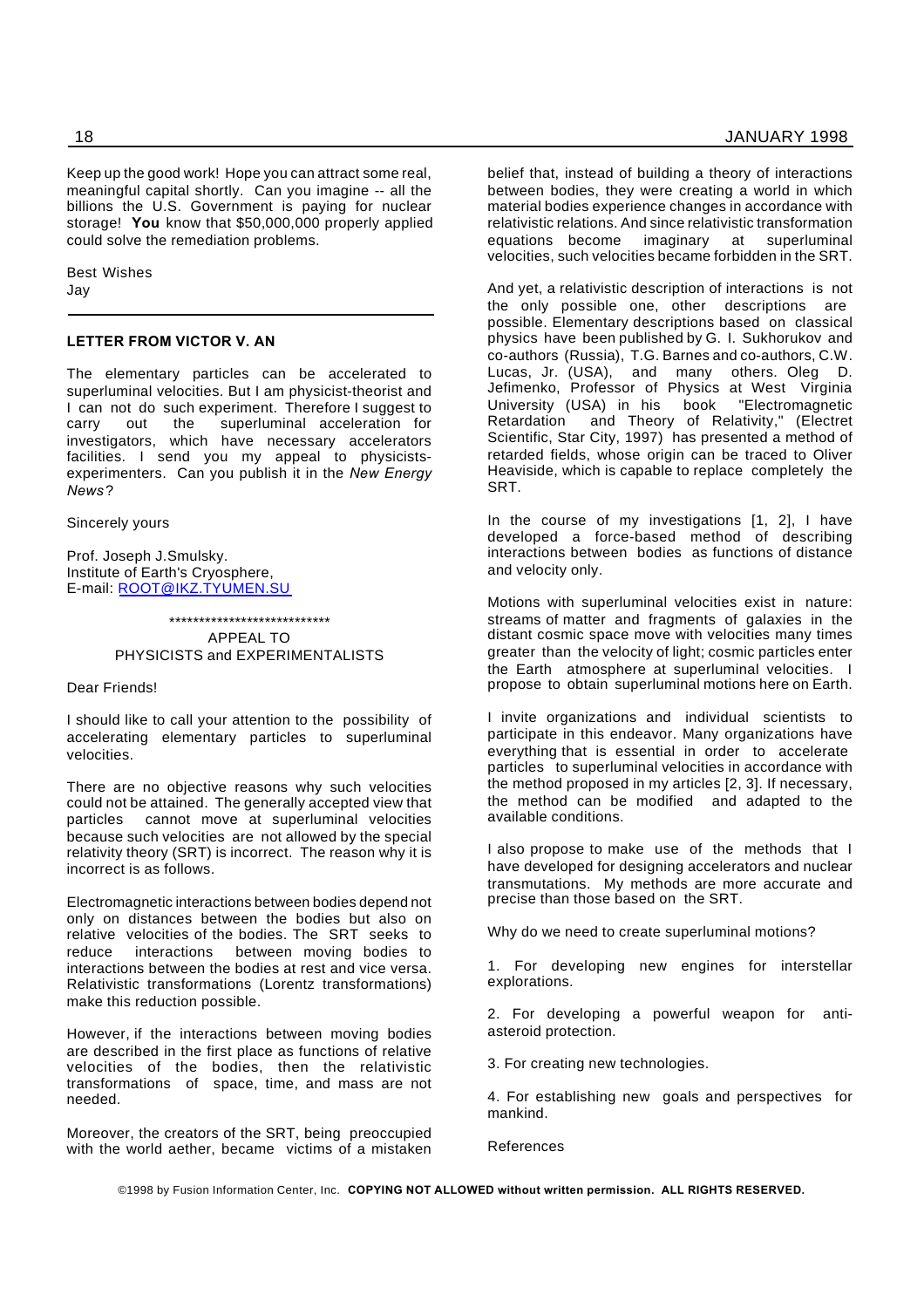1. Smulsky, J. J. 1994, "The Electromagnetic and Gravitational Actions (The Non-Relativistic Tractates)," (Science Publisher, Novosibirsk), 250 pp. (in Russian).

2. Smulsky, J. J. 1994, "The New Approach and Superluminal Particle Production," *Physics Essays*, vol 7, no. 2, pp. 153-166.

3. Smulsky, J. J. 1997, "Producing Superluminal Particles," *Apeiron*, vol. 4, no. 2-3, pp. 92- 93.August 29. 1997

Yours sincerely, Joseph. J. Smulsky Doctor of Physical and Mathematical Sciences, Chief scientist, IEC SO RAN Address: Prof. Joseph J. Smulsky Institute of Earth Cryosphere, P.O.Box 1230 625000 Tyumen RUSSIA Fax: (345-2) 25-11-53 Tel.: 27-35-18 E-mail: ROOT@IKZ.TYUMEN.SU

# **LETTER FROM FRANK ZNIDARSIC**

#### ZNIDARSIC TELLS ALL (Nov 22, 1997)

I have decided to go public with my work and my claims this time. I am doing this for two reasons. (1) I now have a patent on file (filed Oct 19 ,1997) for the process, and (2) The results to date have been less than expected. I could use some feedback.

Background: Cold fusion electrodes are room temperature super-conductors. Ref. *Physical review Letters*, vol 35, # 2, 14 July 1975. Refer to the work of work of Celani in Italy. Refer Patent No 4043809 by Ruvalds

The process of cold fusion produces energy due to the vibration of a superconductor. Ref. the work of CETI and the preheater they use to start the process. The thermal energy of the preheater vibrates the beads in the IR spectrum at  $@$  1 x 10<sup>13</sup> MHz.

The process requires super-conductive structures of a certain size. CETI's beads run in the IR spectrum and the films are about 1,000 angstroms thick. Chubb has just announced that fine grain structure in palladium produces energy.

The larger the super-conductive structure the lower the frequency of operation. I have found this relationship. Frequency of opereraton MHz = 37/ (length of superconductor in inches).

I believe that NASA's Marshall's work on the "Downshifting of the Frequencies Theory" is related to these low frequency vibrational modes.

My patented process involves vibrating a ceramic disk of super-conductive material in the radio frequency range. The RF energy is extracted and converted directly into electrical energy. The process absorbs vars and produces watts.

Tests were done with a resonant coil set adjacent to a super-conductive disk. This resonant circuit was excited with a spark gap system similar to a spark gap transmitter. The tuneable range of its operation was from 1.5MHz to 50 Mhz. (changing taps and capacitors)

The disk and coil were placed in a Dewar. A circulating current of a few amps was induced in the disk. This circulating current was induced by passing one pole of an electromagnet through a hole in the center of the disk. This was done a number of times. The electromagnet was switched on upon insertion and off during withdraw. After the circulating current was established in the superconductor, the interaction of the circulating current and the external current in the RF circuit induced mechanical vibrations in the superconductive disk.

The EM field was monitored with a Oscilloscope near the super-conductive disk as the RF energy was applied. In two instances an anomaly was observed just above the noise level at 11 Mhz with a 3.5 inch disk. This anomaly showed up as a change in the decay constant of the ringing RF coil. We cannot now repeat this. The latest tests showed no anomalous energy.

Is anyone else trying this? Anything in print about cold fusion, superconductivity, or vibration. If you run into any material related to these things please forward it to me. Is there any theory or any calculations on the subject. Has anyone else done or is doing this? Am I the first to file?

Frank Znidarsic fznidarsic@aol.com

> There's no such thing as intelligence, a capacity for learning, or a general ability to imitate role models.

The mind is more like a Swiss army knife: a large set of gadgets – language being one of them. – S. Pinker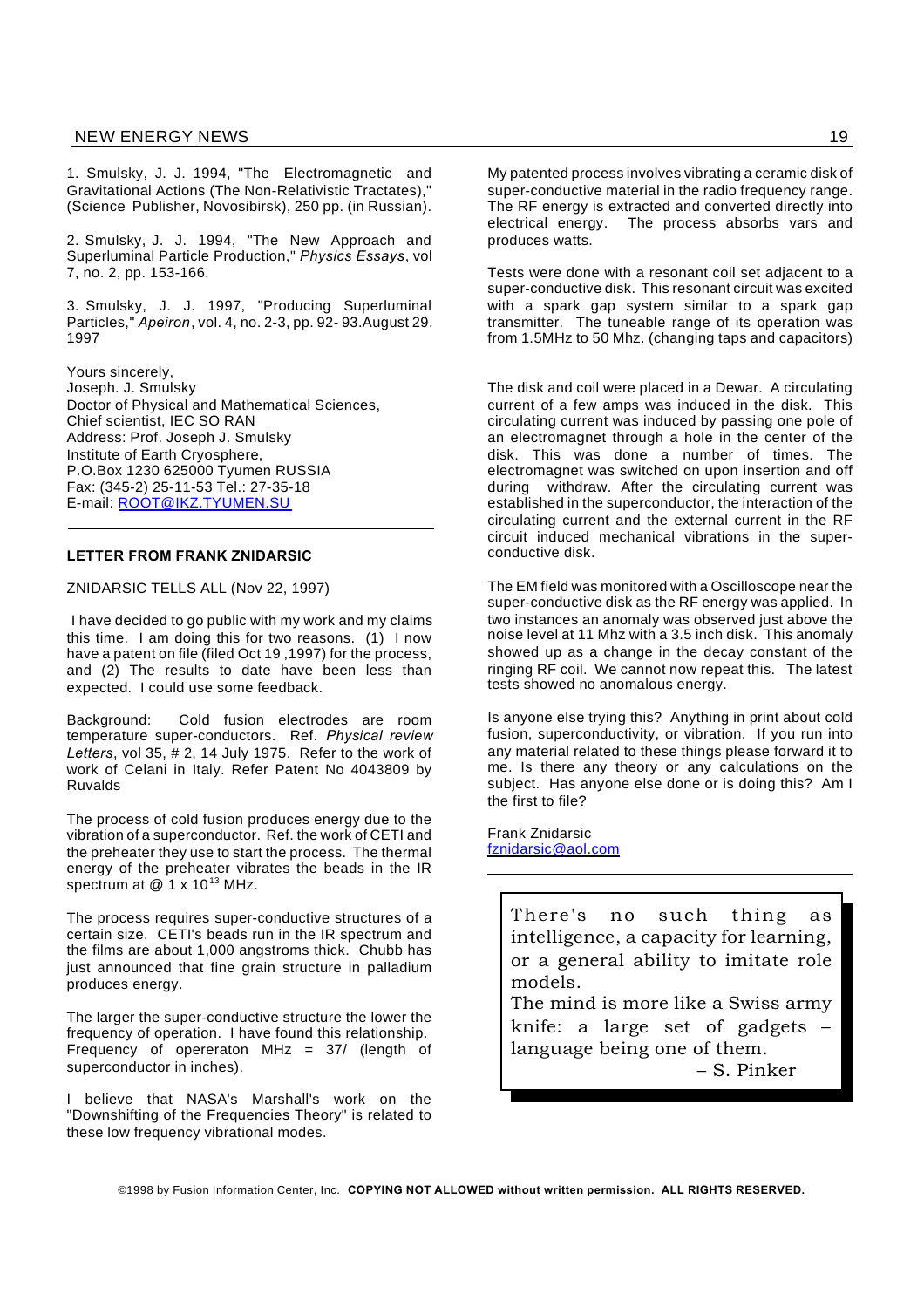

# **ICCF-7 INTERNATIONAL COLD FUSION FORUM Vancouver, B.C., Canada April 19-24, 1998**

An International Conference on Cold Fusion (ICCF) is held every 18 months to present laboratory results and to exchange ideas for the advancement of scientific knowledge in this promising new field. With the maturation of the field, ICCF-7 seeks to attract a more diverse audience including additional scientists, research institutes, students, national funding agencies, commercial interests, journalists, and spouses. It is the objective of ICCF-7 to provide a productive international forum for communication and education.

# **Calendar:**

January 1998: Deadline for final abstracts to be published in ICCF-7 Program Manual and Website. April 1998: Conference. All presenters must hand in their final papers during the conference for timely inclusion in the publication ICCF-7 Proceedings.

A different topic is planned for each day at ICCF-7. An invited presentation with summary review or global implications for the entire field will begin each day's topic, followed by five oral presentations on the topic. Afternoons will be entirely devoted to enhanced poster sessions, which include a 3-5 minute oral preview and summary. A "Top Ten" poster presenters will be selected by the attendees, and each will conduct an expanded 15 minute presentation to the full audience on Thursday afternoon. Three evening workshops will also be held.

Topics include: Heat & Related Products, Nuclear Processes & Products, Materials & Innovative Approaches, and Theory & Nuclear Physics.

**Registration fee \$450 until January 1, 1998**, when it raises to \$500. Hotel reservations are still open at all prices. For more information or to get on mailing list, contact: ICCF-7 c/o ENECO

391-B Chipeta Way, Salt Lake City, UT 84108 USA Phone (801) 583-2000 Fax (801) 583-6245 jaeger@ENECO-USA.com

# **18th International Symposium on Discharges & Electrical Insulation in Vacuum**

August 17-21, 1998 Eindhoven, The Netherlands Hosted by the Eindhoven University of Technology

**Scientific Program**, Papers will be presented on all aspects of: Fundamentals of Discharges and Breakdown in Vacuum; Vacuum Discharge Devices and Applications; and Vacuum Insulation Technology and Applications.

**Mini-Courses** held parallel with conference: Diagnostics for Vacuum Devices, and Production Technology for Vacuum Insulated Devices

A **technical exhibition** will be held featuring components and systems in the area of vacuum discharge devices and vacuum insulated devices (e.g. vacuum switchgear, vacuum deposition and coating, Xray and microwave tubes and other beam-devices, highpower devices, and equipment for analysis, monitoring and test purposes).

Hotel accommodation in downtown Eindhoven, a short distance from the University Conference Centre, is available through the EUT Conference office at reduced rates.

# **Information for Authors**

Authors should submit a 250 word abstract by November 1, 1997. Authors of accepted abstracts will be notified in Dec. 1997. Deadline for camera-ready manuscripts is April 1, 1998. Accepted papers will be published in conference proceedings, available at the registration. A limited number of accepted papers will be selected for publication, in a modified and extended version, in Special Issues of *IEEE Transactions on Plasma Science* and *IEEE Transactions on Dielectrics and Electrical Insulation.* The working language of the symposium is English. All printed matter will appear in English.

## **Correspondence** should be sent to:

Carla Schreurs Congress Office ISDEIV'98, Aud.2.26 Eindhoven Univ. of Technology P.O. Box 513 5600 MB Eindhoven, The Netherlands

phone: (011)-31-40-247-4849 fax: (011)-31-40-245-8195 E-mail: C.L.A.Schreurs@ieb.tun.nl Website: http://www.ele.tue.nl/evt/isdeiv/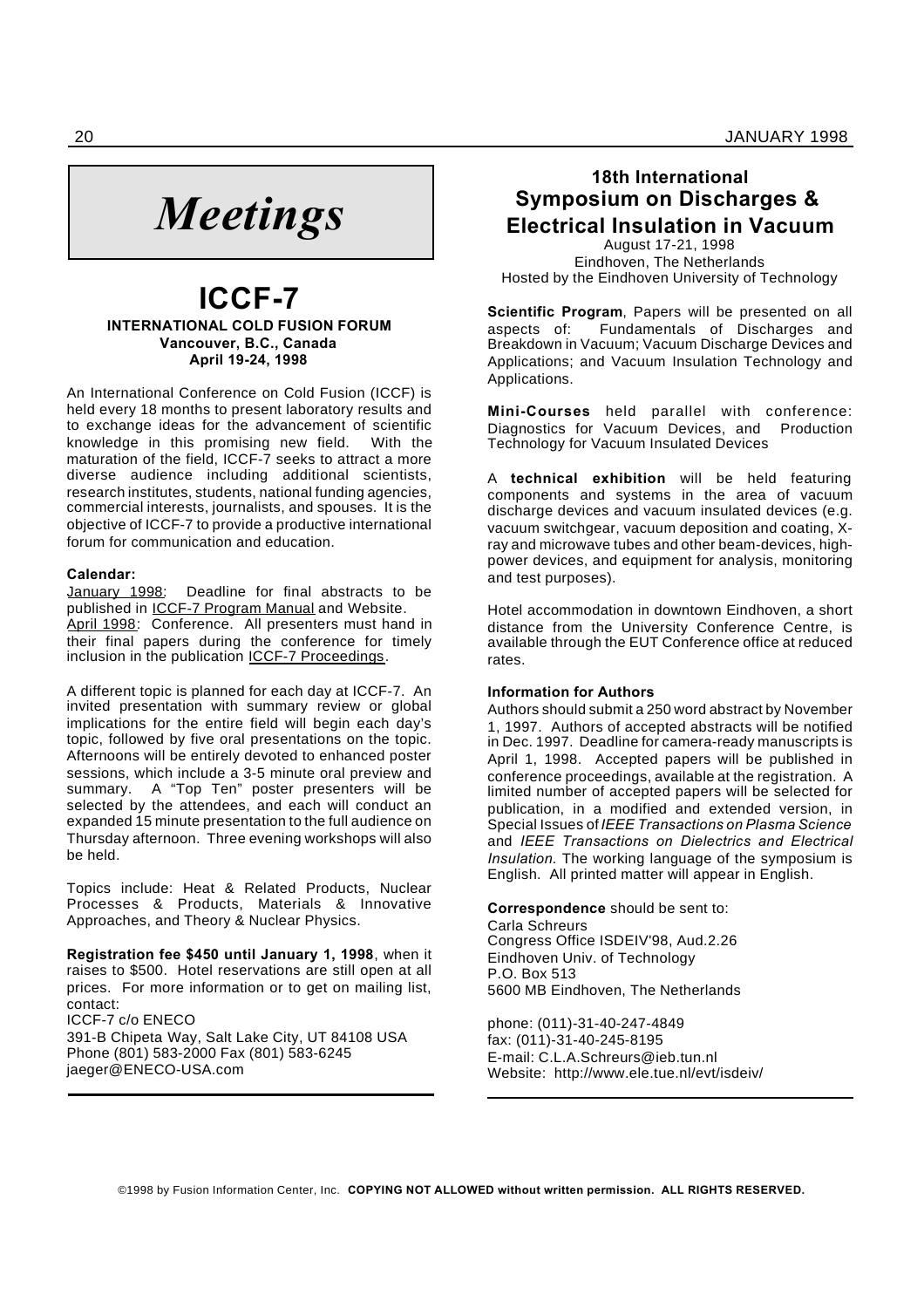#### **CALL FOR ABSTRACTS**

"Meeting Global Energy and Environmental Needs" **33rd Intersociety Energy Conversion Engineering Conference (IECEC)** August 2-6, 1998 Colorado Springs, CO

Sponsored by the American Nuclear Society, American Inst. of Chemical Engineers, Society of Automotive Engineers, American Inst. of Aeronautics and Astronautics, American Society of Mechanical Engineers, and Inst. of Electrical and Electronics Engineers.

Abstract Deadline: Postmarked by Monday, 15 Dec. 1997

Prospective authors are invited to submit a brief (about 250 words, double spaced) abstract for consideration by IECEC Program Committee. The abstract, along with three copies, should include the following information: a descriptive title, one appropriate topical subject area, name/address/ telephone/e-mail/fax of the corresponding author.

Contact for author's packet:

ANS Proceedings Office, IECEC '98 555 North Kensington Ave. La Grange Park, IL 60526 Phone: 708/579-8253; fax 708/352-6464 Web page: www.inspi.ufl.edu/IECEC98

**International Scientific Congress - 98 "Fundamental Problems of Natural Sciences"** June 22-27, 1998 St.-Petersburg, Russia

Studying problems in: Substance, Electromagnetism, Gravitation Elements, structure and interaction of Earth and Universe systems **Mechanics** Nontraditional Sources of Energy and Technologies

Contact LOC office, secretary Tatyana Doganonskaya Fax: (7) 812-277-12-56 Office: (7) 812-277-00-37 E-mail: exico@mail.nevalink.ru

*PRESS RELEASE*

# **THE INTERNATIONAL SOCIETY FOR THE STUDY OF SUBTLE ENERGIES & ENERGY MEDICINE**

ISSSEEM Eighth Annual Conference, **The Future of Energy Medicine: Intergrating Science and Spirit**

(Boulder, CO). A world class event featuring the largest and most diverse group of physicians, academicians and researcher ever gathered in one conference on this topic. For further information contact: **ISSSEEM, 356 Goldco Circle, Golden, Co 80403. Phone: (303) 425- 4624 Fax: (303)425-4685**

**Email: 74040.1273@compuserve.com**

**Website: http://vitalenergy.com/issseem**

# **Commercial Column**

# **TRENERGY TO SELL 500,000 SHARES OF ITS COMMON STOCK**

Dr. Mack Bowen, Chief Financial Officer for Trenergy, Inc., has announced that Trenergy, Inc. (a Utah public corporation) has filed appropriate legal documents with Securities Departments of Utah and Nevada, requesting permission to sell one share and one warrant for an additional share at the price of \$2.00. This is a public announcement of a business decision and not an offer to sell shares. The offer to sell shares can only be made by the official Offering Circular and only to residents of states in which proper legal filings have been made and approved. Qualified investors (assets of over \$1 million and annual income of over \$200,000) and foreign investors may purchase shares. Dr. Bowen also stated that as soon as the shares have been sold, Trenergy will file for listing its stock on either NASDAQ or the American Stock Exchange.

The following companies (listed alphabetically) are commercializing cold fusion or other enhanced energy devices: [Listings with your additional copy, or boxed, for small annual service fee.]

# **COMPANY**: PRODUCT

**American Pure Fusion Engineering and Supply**: Warren Cooley, 1-800-789-7109 or 503-585-6746. Email to: Coolwar@aol.com

**Clustron Sciences Corp.**: Contact: Ron Brightsen, 703-476-8731.

**E-Quest Sciences**: Contact Russ George, FAX 415-851-8489.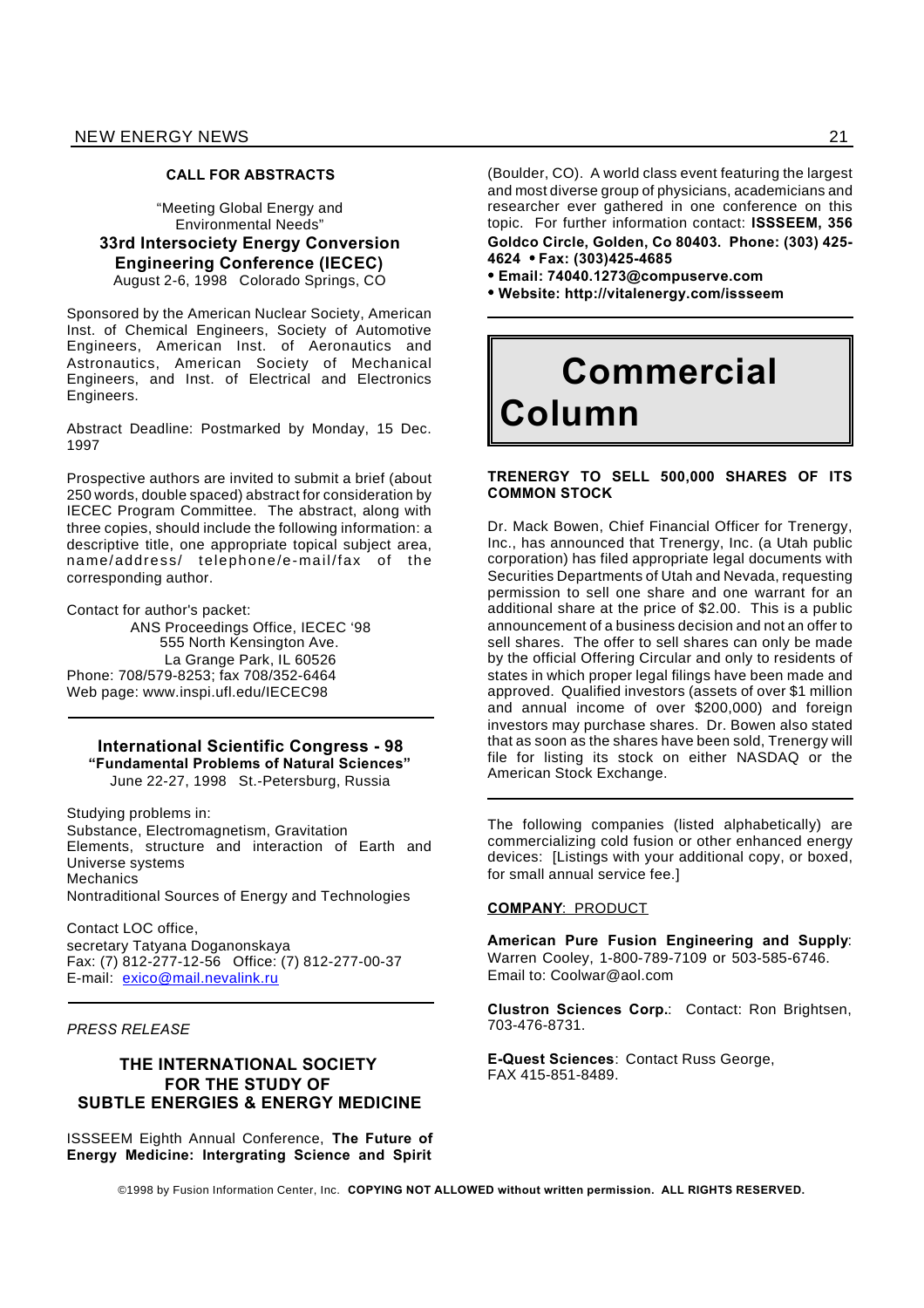**ENECO**: is in the business of commercializing the exciting new field of low energy induced nuclear reactions in solids via patent licensing, jointventures, and co-operative research. ENECO, University of Utah Research Park, 391-B Chipeta Way, Salt Lake City, Utah 84108 USA. Contact Fred Jaeger, Voice 801-583-2000, Fax 801-583- 6245. Email: jaeger@ENECO-USA.com

**Fusion Information Center (FIC)**: Research and development of new energy systems. The world's most complete resource depository for cold fusion research information, as well as other new energy research including zero-point energy; space energy research; electronic, electromagnetic, and mechanical over unity devices and transmutation. We are the publishers for *New Energy News*, and *the Journal of New Energy.* Voice 801-583-6232, Fax 801-583-2963. Contact Hal Fox.

**Holotec AG**: Clean Energy Technology, contact André Waser, Gen. Mgr., Bireggstrasse 14, CH-6003, Luzern, Switzerland. Phone 011 41-41 360 4485, or Fax 011 41- 41 360 4486.

**Hydro Dynamics, Inc**.: Rome, Georgia. Contact James Griggs, Voice 706-234-4111 Fax 706-234-0702.

**JET Energy Technology, Inc.**: Weston, MA. Contact Dr. Mitchell Swartz, Voice 617-237-3625. Fax 617-237- 3625.

**Labofex, Experimental and Applied Plasma Physics**: Ontario, Canada. Contact Dr. Paulo N. Correa. Tel 905- 660-1040 Fax 905-738-8427

**Magnetic Power Inc.**: Sebastopol, CA. Contact Mark Goldes, voice 707-829-9391, Fax 707-829-1002.

**Nova Resources Group, Inc**.: Denver, CO. Call Chip Ransford, Phone 303-433-5582.

**Trenergy, Inc.,** has acquired rights to develop and produce a new-type of thermal power based on the controlled production of clean nuclear reactions from plasma injected transmutation. Contact through P.O. Box 58639, Salt Lake City, UT 84158- 0639, Voice 801-583-6232, Fax 801-583-2963.

**UV Enhanced Ultrasound**: Hong Kong. FAX 852-2338-3057.

**"YUSMAR"- Scientific-Commercial Company:** President: Dr. Yuri S. Potapov, 277012 Kishinev, Moldova. Phone and Fax 011-3732-233318.

**Zenergy Corp.**: Founded in 1996 to facilitate the introduction of commercially viable energy alternatives. 390 South Robins Way, Chandler, AZ 85225. Contact Reed Huish, 602-814-7865, Fax 602-821-0967, e-mail: info@zenergy.com

Note: The Fusion Information Center has been acting as an information source to many of these companies. We expect to augment our international service to provide contacts, information, and business opportunities to companies considering an entry into the enhanced energy market.

# **INFORMATION SOURCES**

Academy for New Energy (ANE) 216 Commerce Drive, Ste. 4, Fort Collins, CO 80524. Tel. 970-482-3731

*ANE Newsletter*, quarterly publication of ANE, edited by Robert Emmerich.

*Advanced Energy Network Newsletter*, quarterly. Advanced Energy Network, P.O. Box 691, Rondebosch 7700 Capetown, Rep. South Africa.

*Antigravity News and Space Drive Technology*, bimonthly newsletter, pub. J.E.Cox Enterprise, P.O. Box 655, Marietta, GA 30061-655 (Phone 770-218-9693). Per year \$36. U.S., \$48 foreign.

*Cold Fusion Times,* quarterly newsletter published by Dr. Mitchell Swartz, P.O. Box 81135, Wellesley Hills MA 02181.

Home Page: http://world.std.com/~mica/cft.html

*Cycles*, a R&D newsletter, published by Dieter Soegemeier, Editor, GPO Box 269, Brisbane, QLD.4001, Australia. Phone/Fax: +61 (0)7 3809 3257.

*Electric Spacecraft Journal*, quarterly, edited by Charles A. Yost, 73 Sunlight Drive, Leicester, NC 28748.

*Electrifying Times*, 3/year magazine. 63600 Deschutes Market Rd, Bend, OR 97701 541-388-1908, Fax 541-388-2750, E-mail <etimes@teleport.com> www.teleport.com/~etimes/

*Elemental Energy*, monthly newsletter, edited by Wayne Green, 70 Route 202N, Petersborough, NH 03458.

*Fusion Facts* has become a section in the *Journal of New Energy*.

*Fusion Technology,* Journal of the American Nuclear Society, edited by Dr. George Miley, 555 N. Kensington Ave., La Grange Park, IL 60525.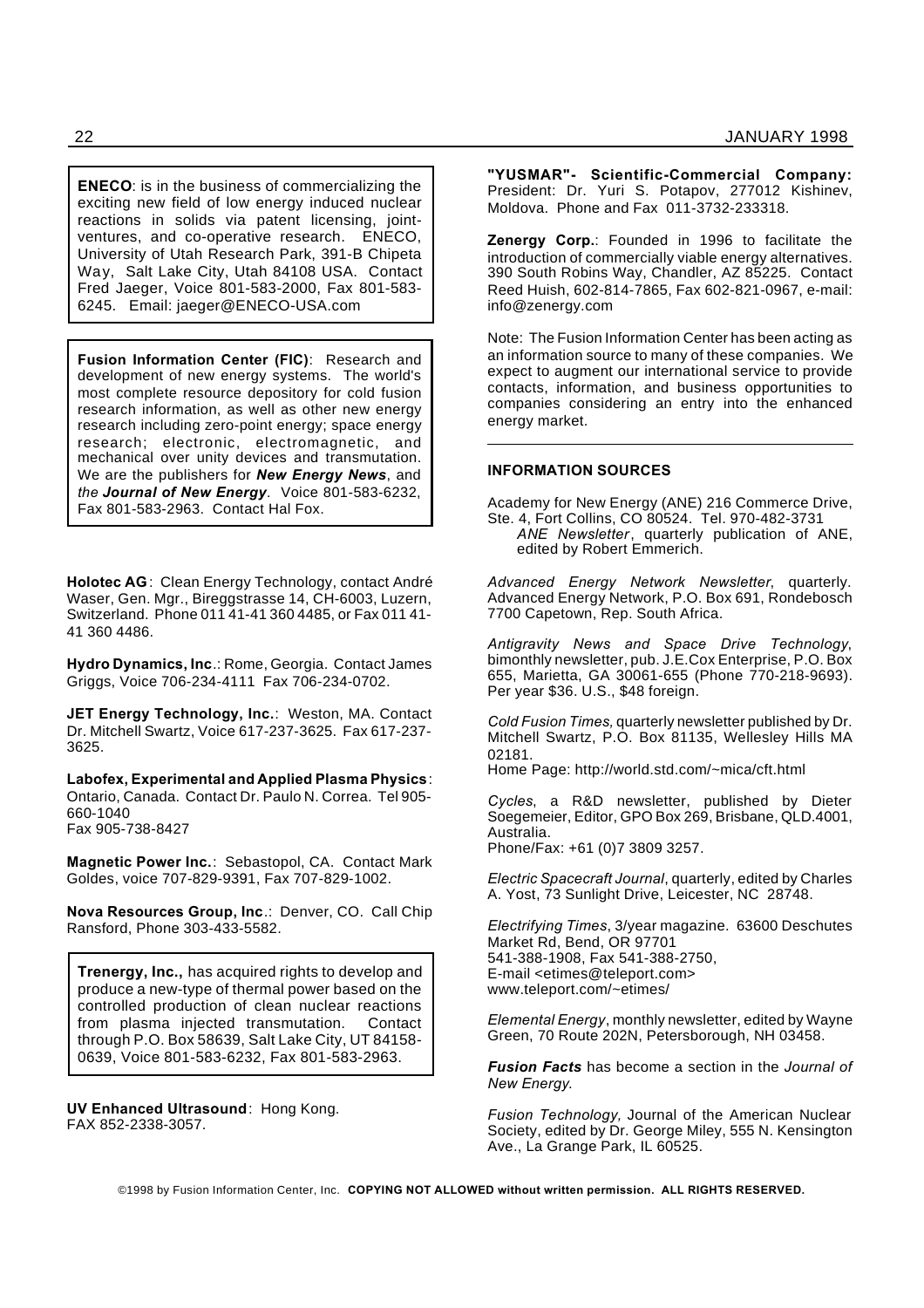*Future Technology Intelligence Report*, monthly newsletter, making available technological information now omitted from establishment media. Back issues available at substantially lower cost on the InterNet at <www.tarapublishing.com> FTIR, P.O. Box 423652, San Francisco, CA 94142-3652.

*Infinite Energy,* bi-monthly magazine. P.O. Box 2816, Concord, NH 03302-2816. Voice: 603-228-4516. Fax: 603-224-5975 E-mail 76570.2270@compuserve.com KeelyNet BBS - Jerry Decker, 214-324-3501

**Institute for New Energy (INE),** organization to promote and help find funding for new energy research. Visit our **Home Page**: www.padrak.com/ine/ which contains many important scientific papers and current reports on all areas of research. E-mail: halfox@slkc.uswest.net

or ine@padrak.com Salt Lake City, Utah. Voice 801-583-6232,

Fax 801-583-2963.

*New Energy News* monthly newsletter for INE, highlighting the research and development in the worldwide new energy arena. Edited by Hal Fox.

*Journal of New Energy***,** quarterly, presenting papers representing the new areas of energy research, leading-edge ideas in the development of new energy technology, and the theories behind them. Published by the Fusion Information Center, Inc. Editor: Hal Fox. Address & phone above.

Internet: www.keelynet.com E-mail: jdecker@keelynet.com

*Planetary Association for Clean Energy Newsletter*, quarterly, edited by Dr. Andrew Michrowski. 100 Bronson Ave, # 1001, Ottawa, Ontario K1R 6G8, Canada.

Web page: http://energie.keng.de/~pace

*Space Energy Journal*, quarterly, edited by Jim Kettner & Don Kelly, P.O. Box 1136, Clearwater, FL 34617- 1136.

The above list of commercial and information sources will be growing. New listings will be added as information is received. Send information to *NEN*, P.O. Box 58639, Salt Lake City, UT, 84158.

**Give me a fruitful error any time, full of seeds, bursting with its own corrections – Vilfredo Pareto**

# **THE ELFF DETECTOR**

NEW! Educational! The **EL**ectrostatic **F**luctuating **F**ield Detector.

This clever device provides light signals when either negative or positive electric fields are fluctuating. For example, move toward the ELFF Detector and the lights will glow or brighten if you are negatively charged. If you are positively charged, the lights respond as you move away from the ELFF Detector. It is amazing how many objects in our environment create electric fields. Comb your hair. Walk across the carpet. Tear off a piece of plastic tape. Dry your clothes in the dryer. Don't tell all you know about this device. Use it with your friends and children. Let them learn more about the charged world around them.

Price: \$14.95. Add \$2 for Shipping and Handling. No S&H for *NEN* members. Delivery about two weeks. A Trenergy Product.